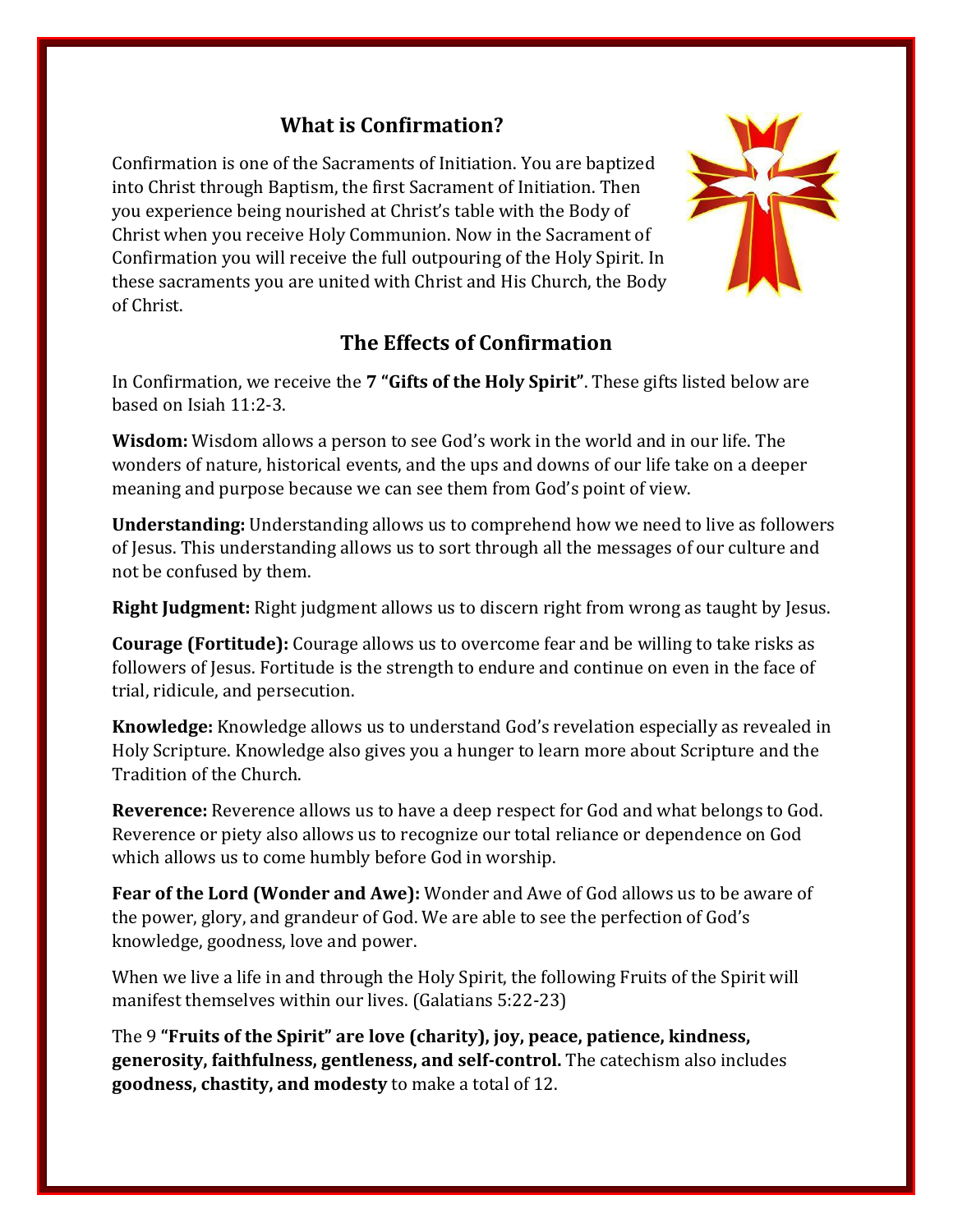## **Iournal notes Due: October 27, 2021**

## **TEACHING AND PRACTICES OF THE CHURCH**

In this session, you will be looking at the basic beliefs of the Catholic Church as stated in the Nicene Creed and explore your personal and community viewpoints on faith.

#### **Creed**

- 1. A creed is a summary of basic beliefs.
- 2. Creeds were written to express beliefs and to confront false teachings and false understandings of beliefs.
- 3. A creed is a proclamation and reinforcement of our faith as a community of believers.
- 4. The Trinitarian Creed was the first creed of the early Church.
- 5. Early baptismal creeds were adapted by the early Church to make the creeds we use today, including the Apostles' Creed and the Nicene Creed.
- 6. The Nicene Creed was written in 323.

#### **Directions**

- 1. First read through the Creed.
- 2. Then read the Creed a second time and draw a line under the statements you understand and with which you agree.
- 3. Then read the Creed a third time and draw a circle around statements that are confusing or with which you disagree.
- 4. Discuss with your Sponsor.

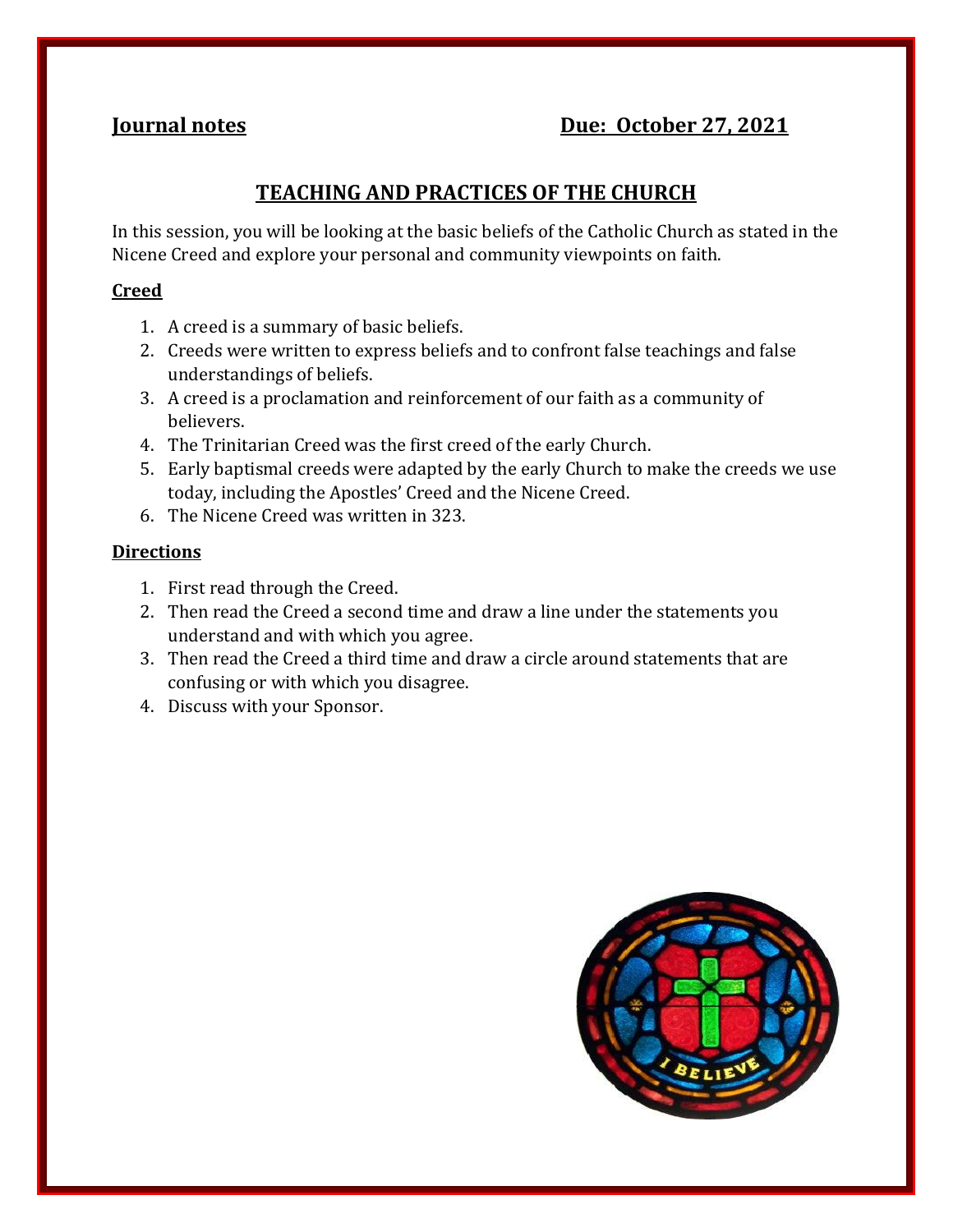#### **Nicene Creed**

I believe in one God, the Father almighty, maker of heaven and earth, of all things visible and invisible. And in one Lord Jesus Christ, the Only Begotten Son of God born of the Father before all ages. God from God, Light from Light, true God from true God, begotten, not made, consubstantial (*one in being*) with the Father, through Him all things are made. For us men and for our salvation He came down from heaven, and by the Holy Spirit was incarnate of the Virgin Mary, and became man. For our sake He was crucified under Pontius Pilate, He suffered death and was buried, and rose again on the third day in accordance with the Scriptures. He ascended into heaven and is seated at the right hand of the Father. He will come again in glory to judge the living and the dead and His kingdom will have no end. And in the Holy Spirit, the Lord, the giver of life, who proceeds from the Father and the Son, who with the Father and the Son is adored and glorified, who has spoken through the prophets. And one, holy, Catholic and apostolic Church. I confess one Baptism for the forgiveness of sins and I look forward to the resurrection of the dead and the life of the world to come. Amen.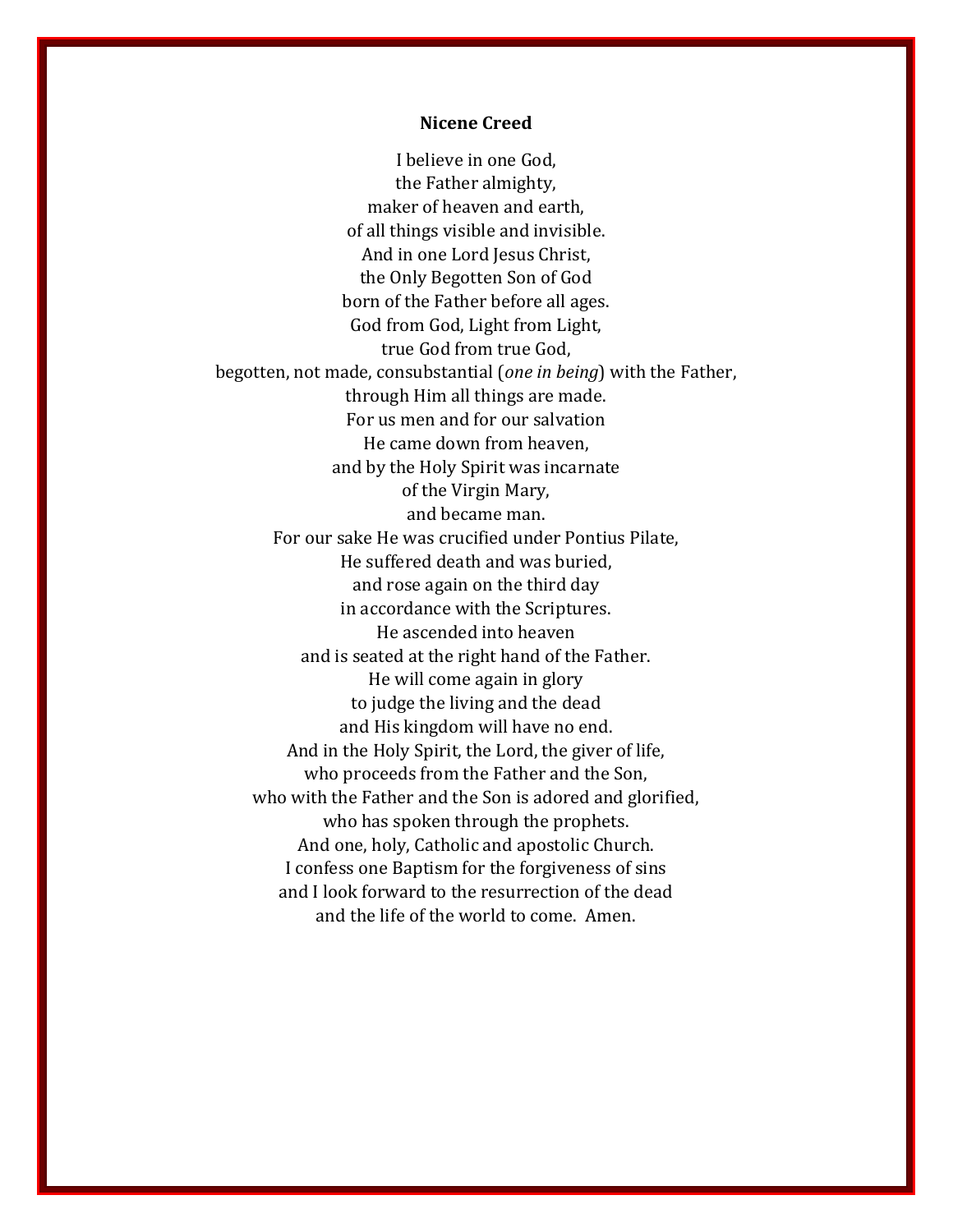## **Viewpoints on Personal Faith**

- 1. Faith is personal and unique; it's a special relationship between yourself and God.
- 2. Faith is a gift from God; not something we earn.
- 3. God loves, cares and speaks within the depths of our being.
- 4. Over a lifetime, we gradually become more aware of His presence and listen to the Spirit guiding us on the journey of life.
- 5. We gradually accept God's unconditional love and forgiveness and respond with acceptance, trust and love.

#### **Directions**

Read and reflect on the viewpoints below and mark.

#### **Disagree = 1 2 3 4 =Important**

Discuss each of these statements in light of your own viewpoints.

My personal experience of faith reflects:

- \_\_\_my life is a gift from God who created and continues to sustain me
- \_\_\_my God is a comforting, encouraging presence
- \_\_\_God guides and directs my life
- \_\_\_an awareness of my own sinfulness and sorrow for sin
- \_\_\_an inner call to serve someone in need
- \_\_\_that I am lovable and valuable to God
- \_\_\_wonder and awe at God's creation
- \_\_\_a need to become closer to God and spend more time with Him in prayer
- \_\_\_strength to face each day since God will see me through
- \_\_\_trust in God's unconditional love and forgiveness
- \_\_\_reverence for God's power
- \_\_\_my own unworthiness of God's constant forgiveness and love
- \_\_\_a feeling of being oppressed by God, of being asked too much
- \_\_\_a big question mark, a feeling that I don't really know God and don't know how

Summarize your personal experience of faith: "Faith for me is . . ."

Describe how you would like to grow in faith: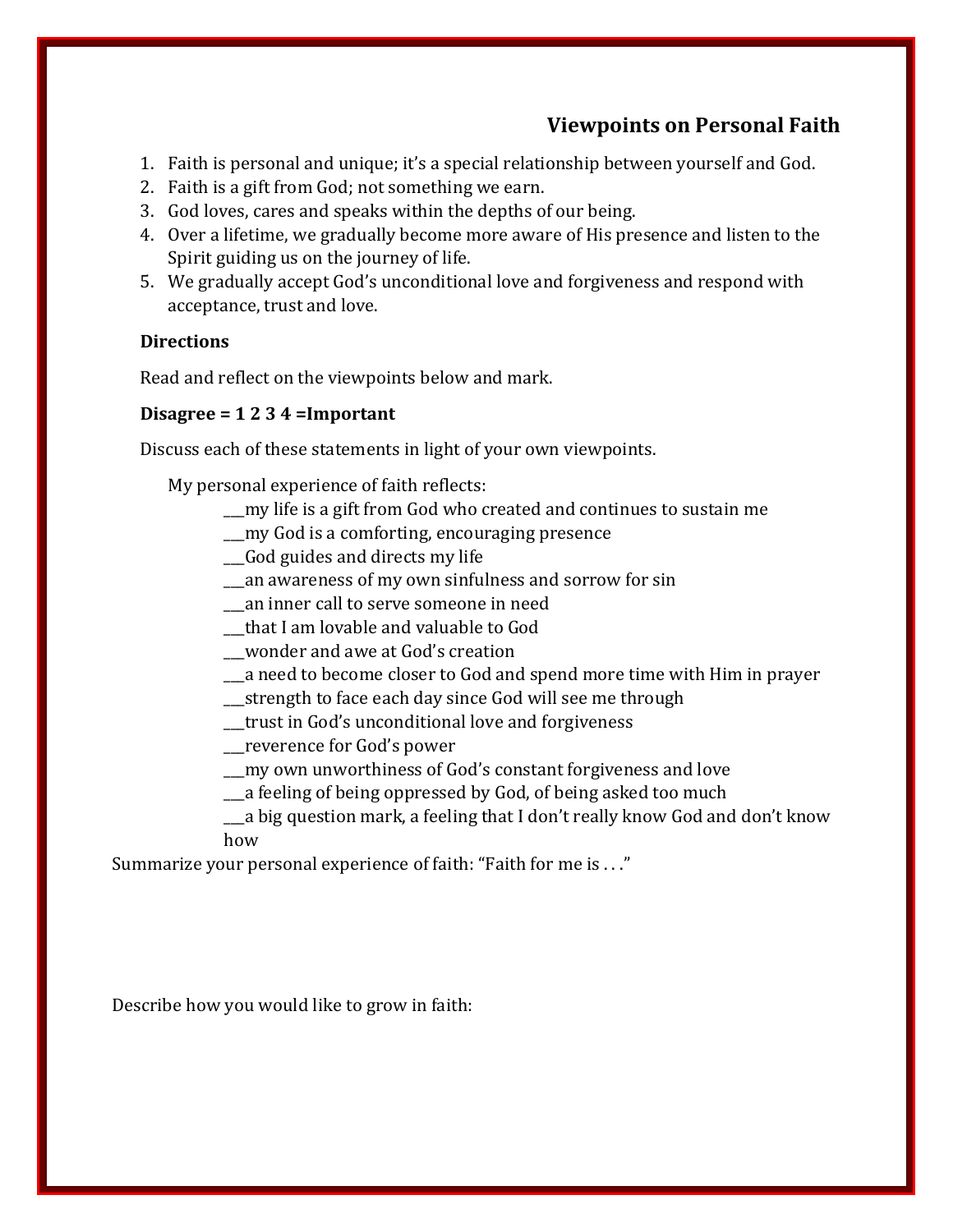## **Viewpoints on the Faith of the Community**

- 1. The faith of the parish community shows itself in the attitudes, values, words, and actions of the members.
- 2. Community members can build or weaken the faith of one another.

#### **Directions**

Read and reflect on the viewpoints and mark.

## **Disagree = 1 2 3 4 = Highly Evident**

Discuss each of these viewpoints in light of your own viewpoints.

The Christian people I know in this parish:

- \_\_\_are aware of God's presence
- \_\_\_pray and read the Bible
- \_\_\_participate in weekly worship
- \_\_\_live and act like Jesus
- \_\_\_trust, love and care for each other
- \_\_\_treat one another with respect
- \_\_\_respect the reputation of others and avoid gossip
- \_\_\_respect parish leadership
- \_\_\_show a willingness to forgive and ask for forgiveness
- \_\_\_share with and care for the poor and underprivileged
- \_\_\_show a willingness to profess their faith openly and defend it when necessary

How do you see evidence of faith the parish community?

Indicate how you would like to see the community grow in faith:

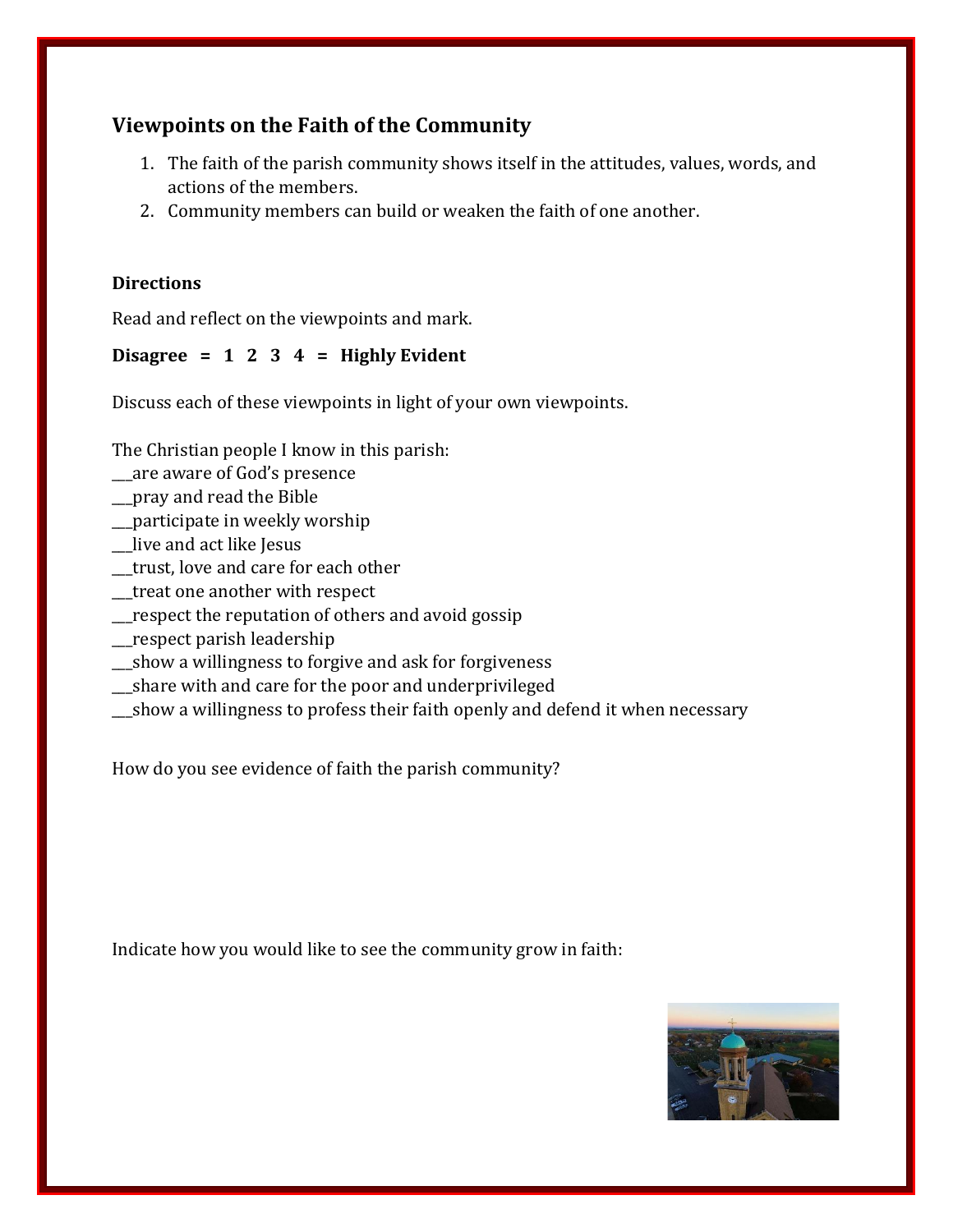## **Discovery of Faith in People/Events/Feelings**

- A. Examples of discovering God's presence in people
	- 1. Family
	- 2. Parish/Church
	- 3. School
	- 4. Neighborhood

#### B. Examples of discovering God's presence in events

- 1. Birth/New Life
- 2. Love
- 3. Forgiveness
- 4. Sadness
- 5. Suffering
- 6. Death
- C. Examples of God's presence in nature 1. Sunrise/Sunset
	- 2. Changing of the seasons
	- 3. Wind/Water/Fire
- D. Examples of discovering God in prayer/scripture/worship
	- 1. Personal Prayer
	- 2. Scripture
	- 3. Worship and the Community

Other examples of discovering God's presence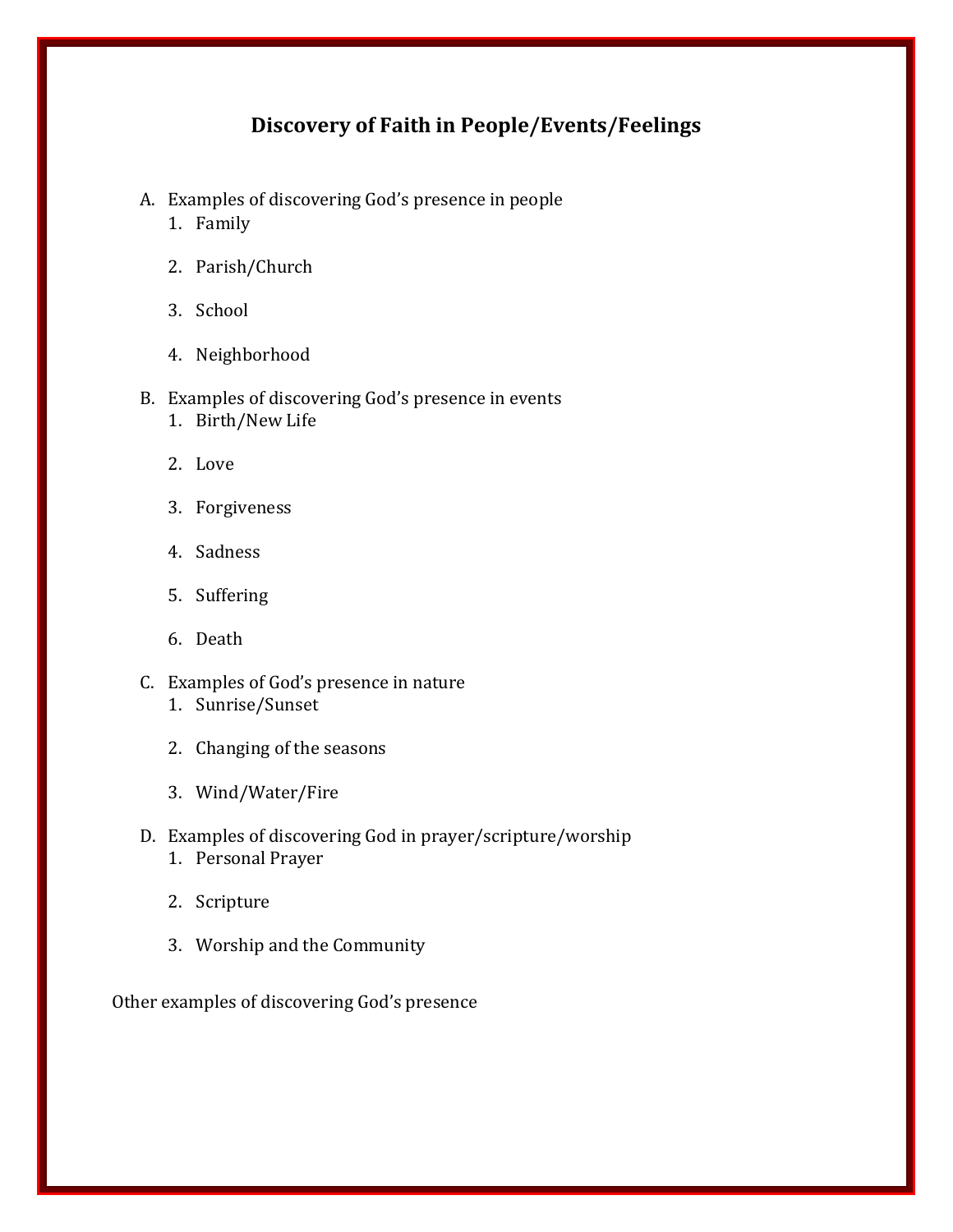## **Iournal notes Due: November 17<sup>th</sup>, 2021**

## **PRAYER AND SPIRITUAL LIFE**

Prayer is essential for a personal relationship with God, (Father, Jesus, and Holy Spirit) and for the guidance and strength to live the Christian life.

The emphasis is on a reflective awareness of God's presence and the development of a personal style of prayer.

Prayer helps us to center our lives and live out of our center.

Prayer gives us the wisdom and strength to discover our priorities and live out of those priorities.

In itself, prayer is simple and evokes from the personality of each person.

The challenge is taking time to pray and making it a daily habit.

#### **Deepening Personal Prayer and Faith**

- 1. Each of us needs to develop a personal prayer style that fits.
- 2. Discipline is needed to develop inner resources to become a prayerful person.
- 3. Some of these resources are listed below for your reflection.
- 4. Ask yourself, "Do I use these aids to get closer to God?"

I use this opportunity to deepen my spiritual life: **Never = 1 2 3 4 = Daily**

- 1. \_\_\_talking things over with Jesus in my own way
- 2. \_\_\_being still in a quiet place
- 3. The reflecting on the events of life
- 4. \_\_\_reflecting on nature and the gifts of creation
- 5. \_\_\_reflecting on scripture and how it connects with my life
- 6. \_\_\_talking about the faith with another person
- 7. \_\_\_praying memorized prayers
- 8. \_\_\_participating in week-end worship with the community
- 9. Leelebrating the Sacrament of Reconciliation
- 10. listening to music
- 11. exercising
- 12. \_\_dancing

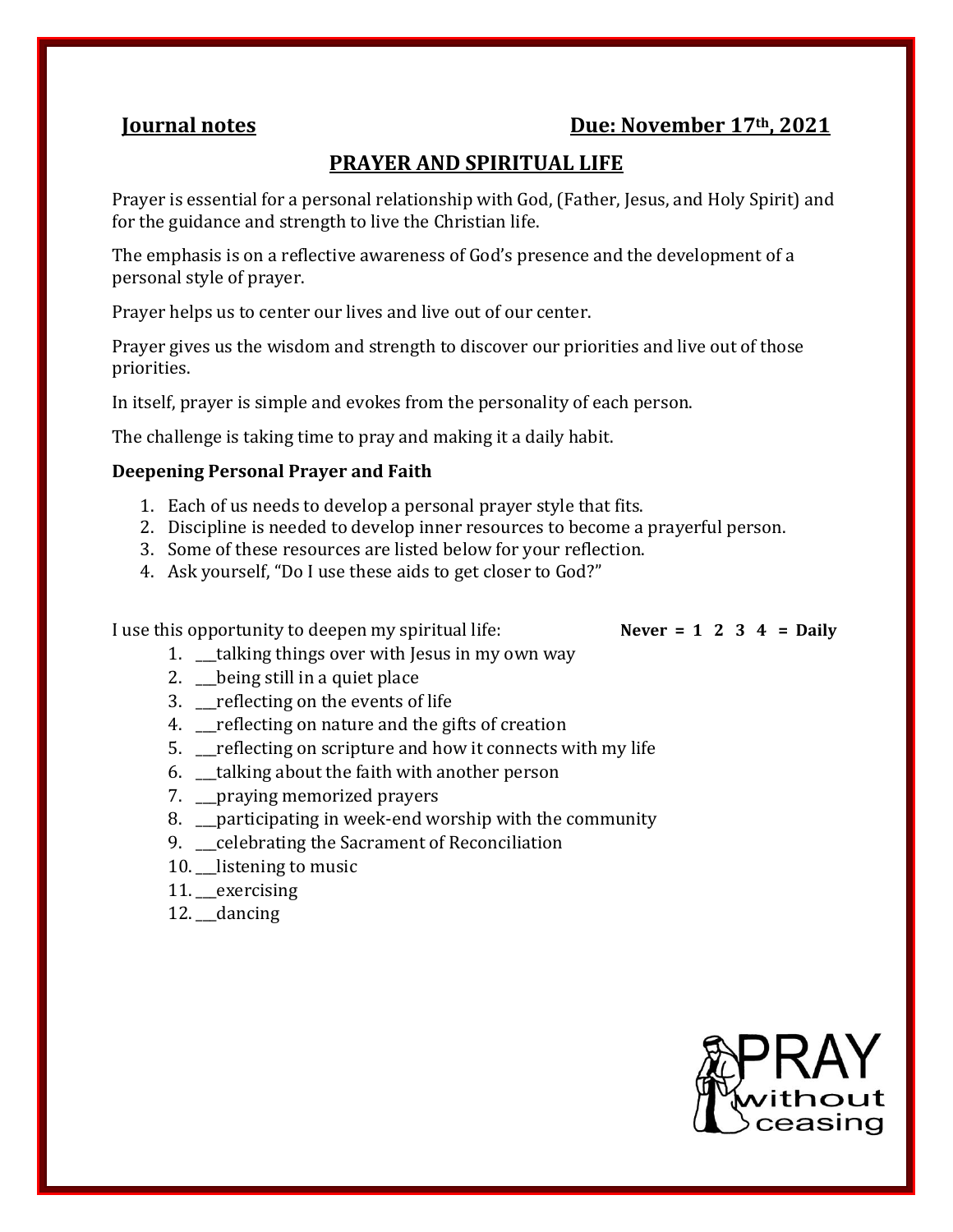#### **Sharing About Prayer**

My personal description of God is

An experience I have had of God's presence

The purpose of prayer for me is

My best time for prayer is

My favorite place for prayer is

Prayer has helped me to

Obstacles I find to prayer are **Low = 1 2 3 4 = High**

- \_\_\_lack of trust in God
- \_\_\_inability to find time
- \_lack of external quiet
- \_\_\_lack of inner quiet, inner turmoil
- \_\_\_use of alcohol and other drugs
- \_\_\_lack of rest and leisure time
- \_\_\_turmoil in relationships
- \_\_\_selfishness and lack of concern for others
- \_\_\_other

Goals I have for improving my prayer life are: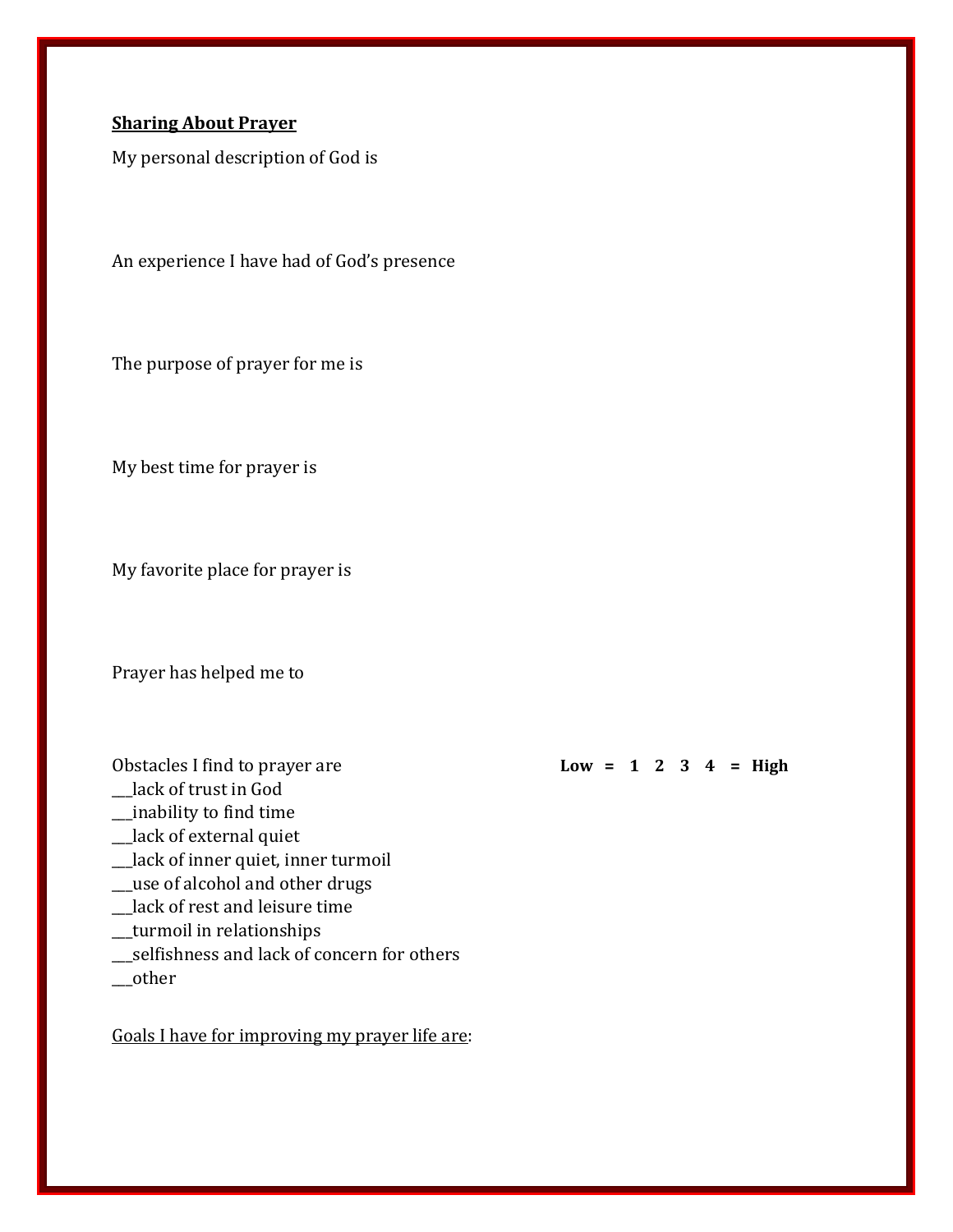## **Breaking Open the Word**

Read and reflect on two or more of these scripture passages.

| Psalm 51:1-9          | <b>Prayer for Forgiveness</b> |
|-----------------------|-------------------------------|
| Matthew 6:5-8         | <b>Teaching About Prayer</b>  |
| Matthew 6:13          | The Lord's Prayer             |
| Matthew 6:19-21       | Treasure in Heaven            |
| Matthew 6:25-34       | Dependence on God             |
| <b>Matthew 7:7-11</b> | <b>Answers to Prayers</b>     |
| Matthew 18:19-20      | The Power of United Prayer    |
| John 17:1-26          | The Prayer of Jesus           |
|                       |                               |

#### **Scripture passage:**

- 1. What word, phrase, or image stands out for you?
- 2. What feelings does it evoke: excitement, joy, fear, anger, sadness, guilt, confusion?
- 3. What message does it have for you about sharing faith?

#### **Scripture passage:**

- 1. What word, phrase, or image stands out for you?
- 2. What feelings does it evoke: excitement, joy, fear, anger, sadness, guilt, confusion?
- 3. What message does it have for you about sharing faith?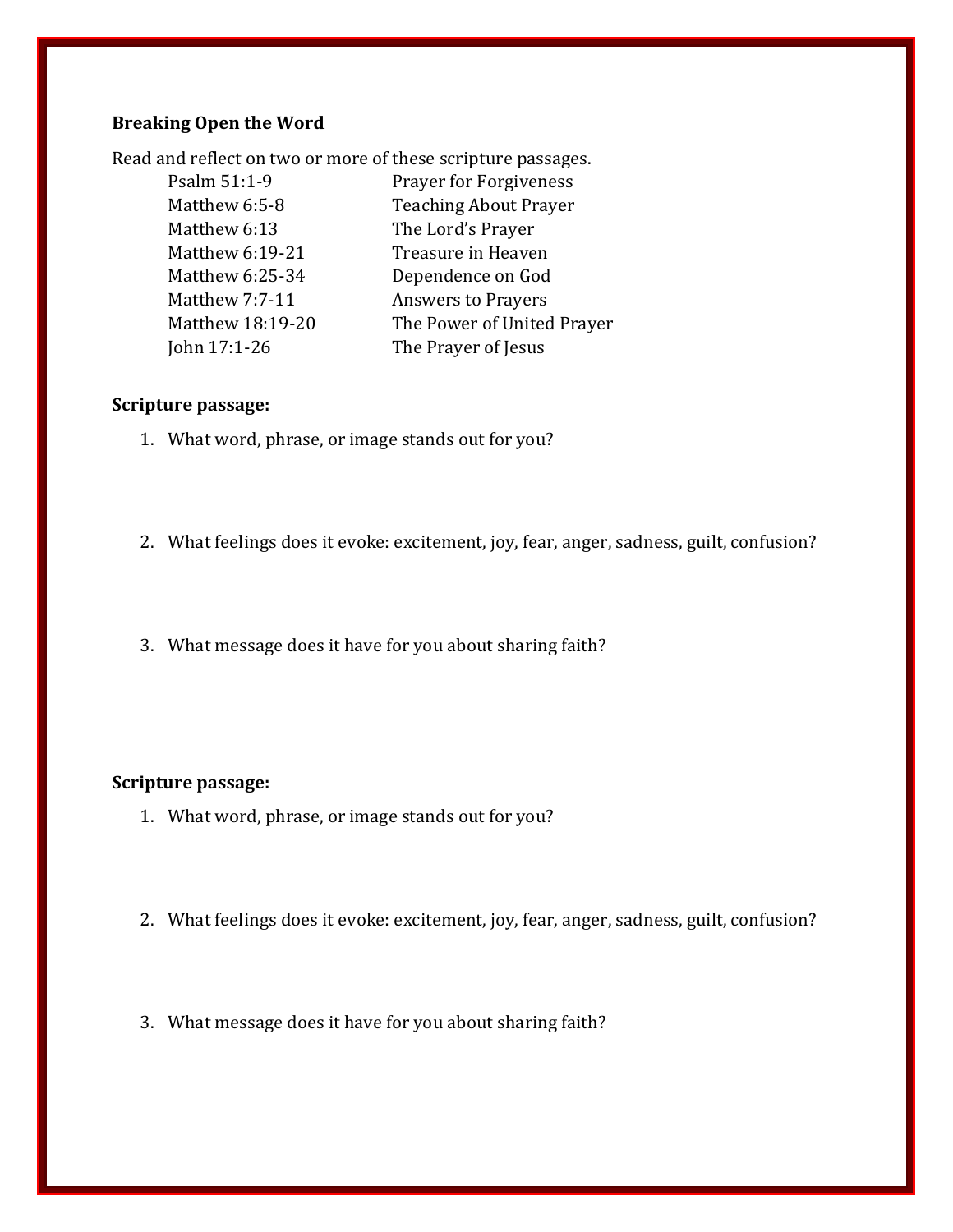## **Sharing Prayer**

Based on the sharing above, write a short prayer using the following format:

address to God, Jesus or the Holy Spirit; statement of praise, request, and conclusion.

Be quiet for a minute and reflect on the presence of the Holy Spirit in your midst. Share your prayers together.

Join hands and pray the Lord's Prayer.

*Our Father, who art in heaven* 

3

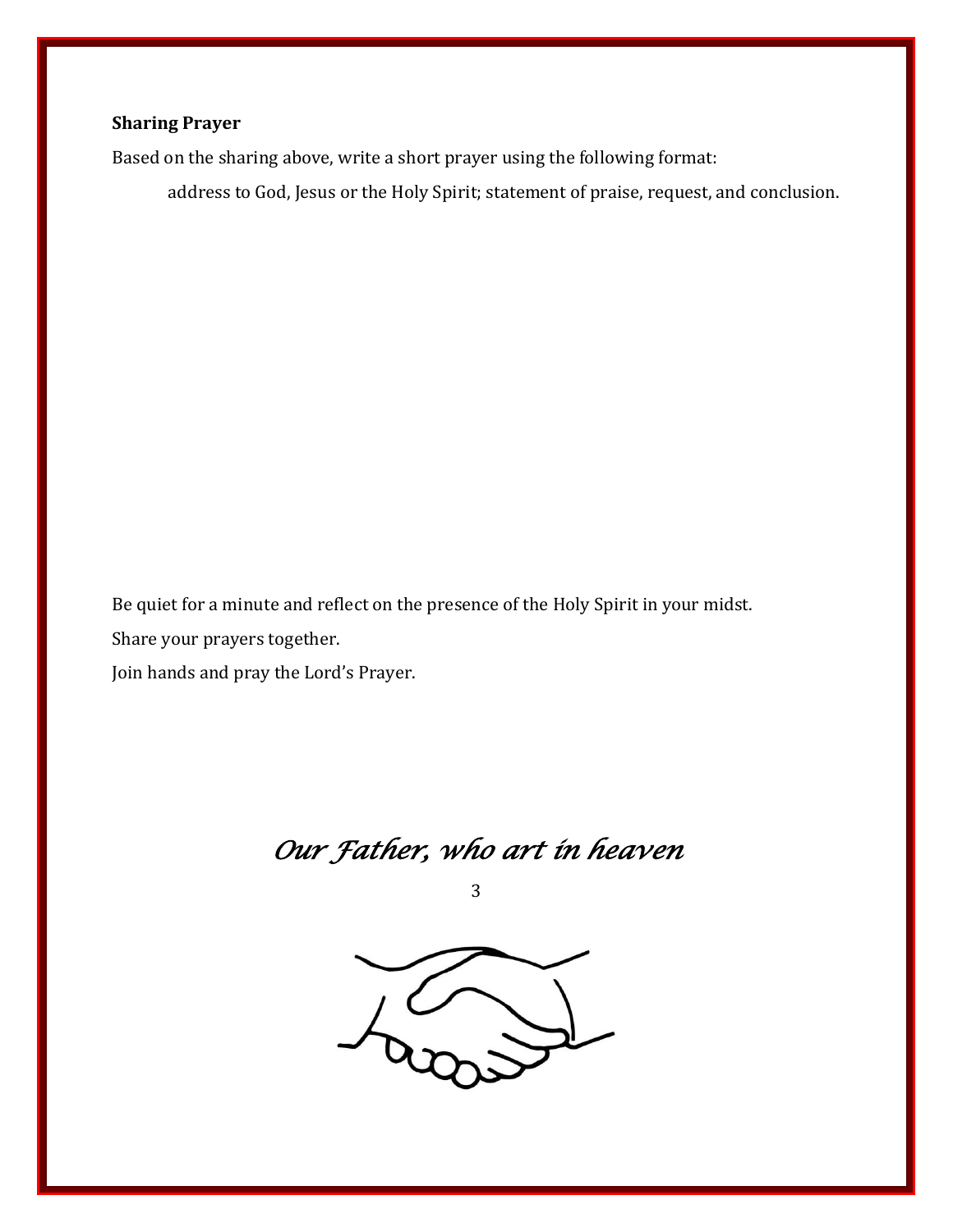## **Journal Notes**

## **Due: December 15th, 2021**

## **LITURGICAL AND COMMUNAL WORSHIP**

- 1. Communal worship is a celebration of the presence of Jesus in the sharing of community, in proclaiming and listening to the Word, and in the blessing, breaking, giving and receiving of the Eucharist.
- 2. The presence of the community assures us that we are not alone.
	- A. Others are with us on our Christian journey with its joys and pains.
	- B. Together we seek wisdom, strength and support.
- 3. In proclaiming and listening to the Word, we are consoled, inspired, and challenged to new growth.
- 4. In blessing, breaking, giving and receiving sacred bread we become what we eat the Body of Christ, united in mind and heart.



*"The one who comes to me will never be hungry; anyone who believes in me will never be thirsty." John 6:35*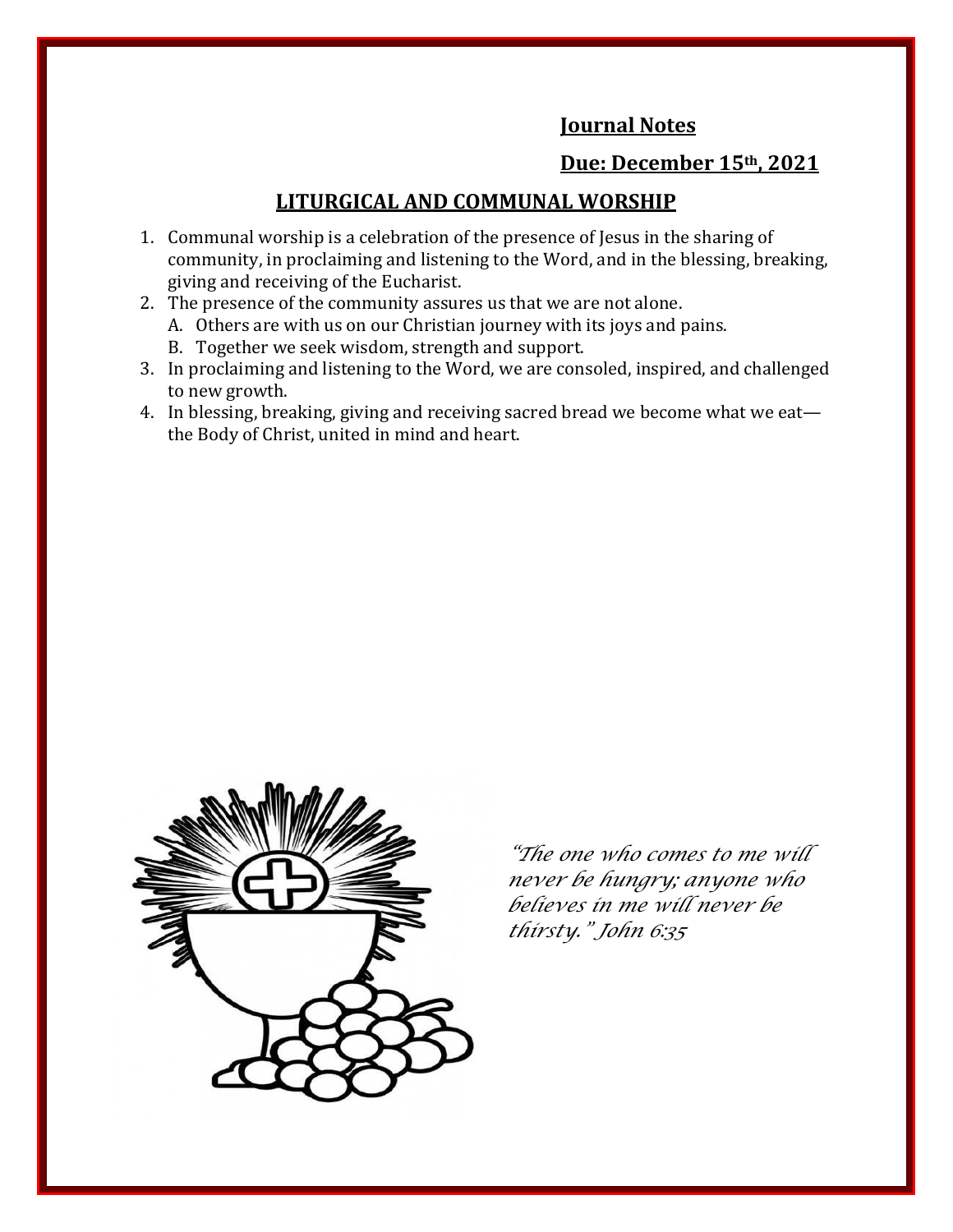#### **Exploring Motivations for Participating in Mass**

People attend Mass for various reasons.

- 1. Some feel a sense of obligation, fear or punishment and hope of reward.
- 2. Others attend for social and family approval.
- 3. People also attend out of gratitude for God's presence and gifts and to seek inner wisdom, strength, and support.

Rate your reasons for attending Mass: **Not a reason = 1 2 3 4 = Important** 

#### **Reason**

- \_\_\_to go to Heaven
- \_\_\_to avoid feeling guilty for not attending
- \_\_\_obligation
- \_\_\_to avoid upsetting my parents
- \_\_\_to give a good example
- \_\_\_to be with and worship with others
- \_\_\_to spend time in a quiet reflective environment
- \_\_\_to experience the presence of Jesus
- \_\_\_to hear God's word in the readings and homily
- \_\_\_to gain wisdom and strength to live the Christian life
- \_\_\_to thank God for the many gifts of life
- \_\_\_other

Rate reasons for not wanting to attend Mass: **Not a reason = 1 2 3 4 = Important Reason**

- \_\_\_not a priority and value
- \_\_\_to avoid boredom
- \_\_\_to work
- \_\_\_no one else in my family goes
- \_\_\_my friends do not go
- \_\_\_out of town many weekends
- \_\_\_do not want to be in a crowd
- \_\_\_\_other

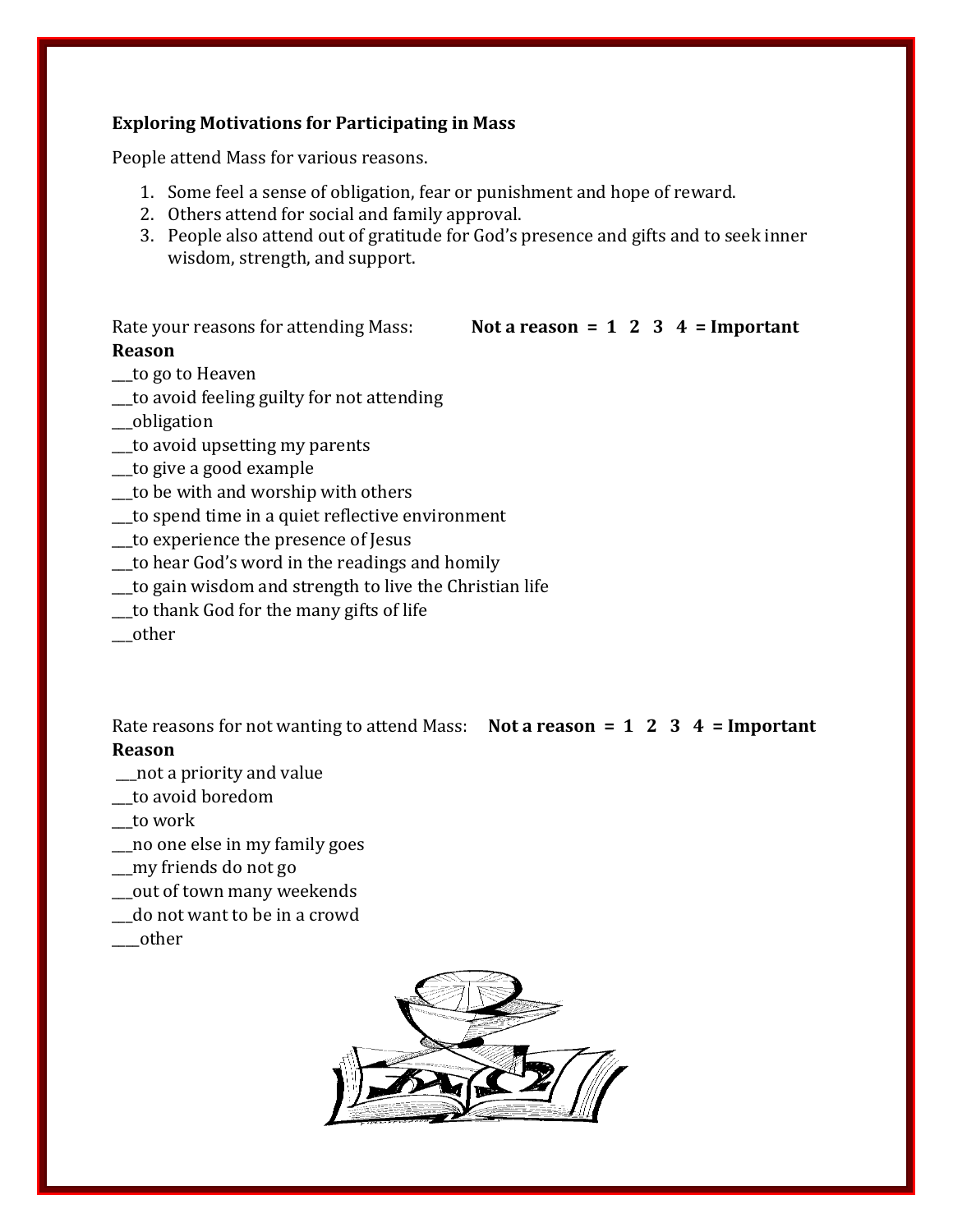## **Participation in a Liturgy**

## **Attend a Mass together.**

#### **Date: Church:**

After the Liturgy, rate and discuss the worship experience

**Low = 1 2 3 4 = High**

| <b>Gathering Rite:</b> Gathering Procession and Song/Greeting/Sprinkling Rite or |  |
|----------------------------------------------------------------------------------|--|
| Penitential Rite/Opening Prayer                                                  |  |

\_\_\_I was greeted; I felt welcomed, and I felt that I belonged to this community.

\_\_\_I welcomed and greeted others.

\_\_\_I sensed the presence of Jesus in the priest and community as they shared.

## **Liturgy of the Word:** Hebrew Scripture/Psalm Response/Epistle/Alleluia Verse/Gospel/ Homily/Profession of Faith/Intercessions

\_\_\_I could easily hear the readings as they were proclaimed.

\_\_\_I was inspired with the Psalm Response and Alleluia Verse as it was sung.

I understood the homily; it connected with my life and challenged me to grow.

**Liturgy of the Eucharist:** Preparation of Gifts/Prayer Over Gifts/Eucharistic Prayer/ Communion Rite (Lord's Prayer, Sign of Peace, Breaking of Bread, Communion, Prayer After Communion)

\_\_\_I had the experience of bringing the gifts of bread and wine to the altar.

\_\_\_I felt a sense of unity in the Lord's Prayer and Sign of Peace.

I felt the presence of Jesus in sharing in the sacred bread and sacred wine.

## **Sending Rite:** Blessing/Sending

\_\_\_I felt strengthened to go forth to love and serve others, to be Christ to the world.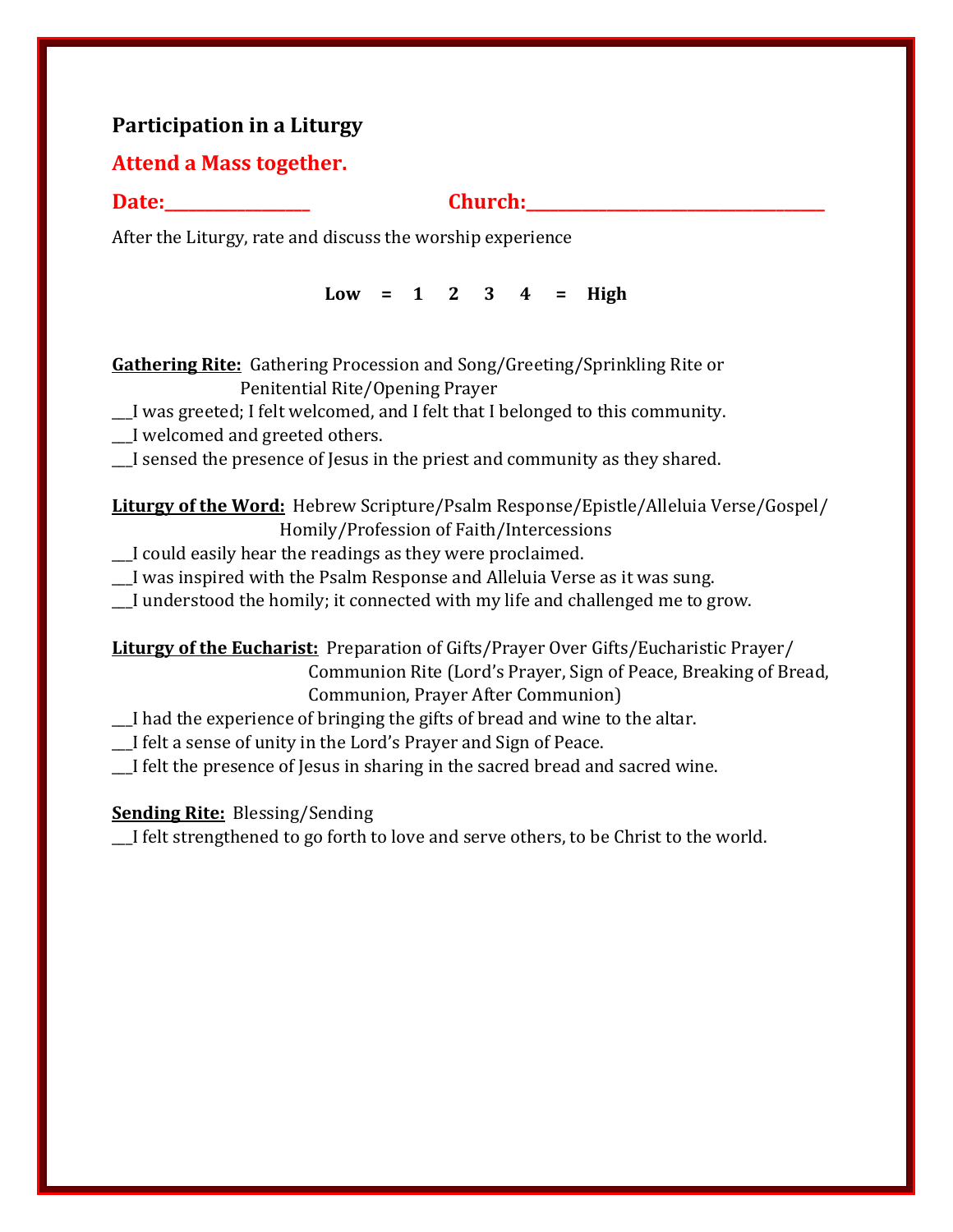#### **Breaking Open the Word**

Read and reflect on two or more of these scripture passages.

Matthew 26:26-30 The Lord's Supper Mark 14:22-25 The Lord's Supper Luke 22:14-20 The Lord's Supper 1 Corinthians 11:23-30 The Lord's Supper John 20:19-23 The Bread of Life

Jesus took up His life to love, forgive and serve others. Jesus took up the bread which was to become His Body. At Mass, we take up the gifts of bread and wine. How do you take up your life and set it in the direction of love?

Jesus blessed and thanked God, His Father, for the many gifts of life. At the Last Supper, Jesus blessed the bread and wine to become His Body and Blood. At Mass, we bless the bread and wine in the Eucharistic Prayer. How do you bless and thank God?

What gifts are you especially grateful for?

Jesus was broken through suffering many times in His life. Jesus broke the bread and shared it with the apostles. At Mass, we break the bread as a sign that we are one in mind and heart; that we should never say or do anything to hurt one another. How have you been broken; how have your suffered?

Jesus gave His life for others; He loved and forgave without conditions. Jesus gave the apostles the bread of life and the cup of salvation. At Mass, we give and receive the sacred bread and sacred wine. How have you given of yourself for others?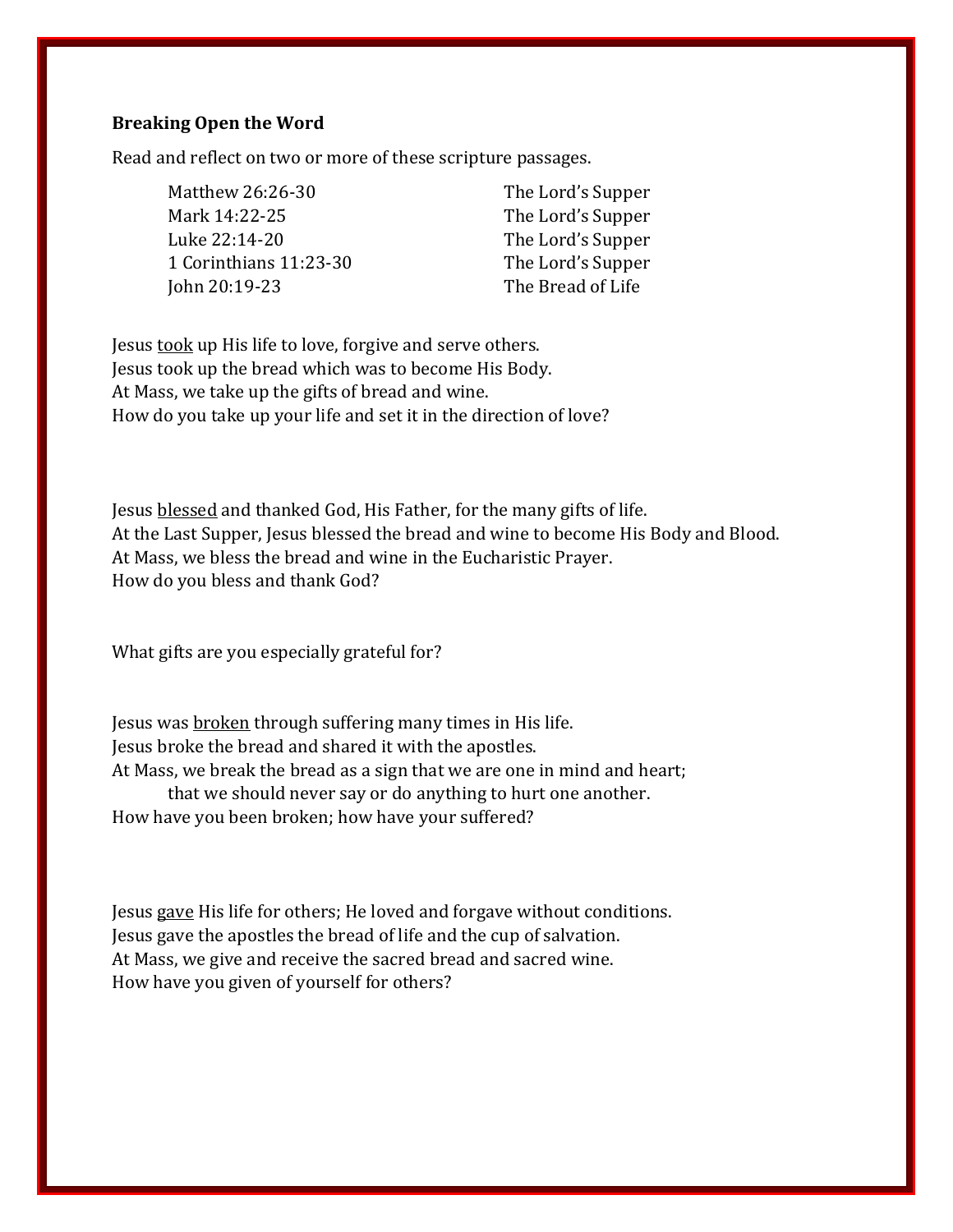Jesus took up His life to love, forgive and serve others. Jesus took up the bread which was to become His Body. At Mass, we take up the gifts of bread and wine. How do you take up your life and set it in the direction of love?

Jesus blessed and thanked God, His Father, for the many gifts of life. At the Last Supper, Jesus blessed the bread and wine to become His Body and Blood. At Mass, we bless the bread and wine in the Eucharistic Prayer. How do you bless and thank God?

What gifts are you especially grateful for?

Jesus was broken through suffering many times in His life. Jesus broke the bread and shared it with the apostles. At Mass, we break the bread as a sign that we are one in mind and heart; that we should never say or do anything to hurt one another. How have you been broken; how have your suffered?

Jesus gave His life for others; He loved and forgave without conditions. Jesus gave the apostles the bread of life and the cup of salvation. At Mass, we give and receive the sacred bread and sacred wine. How have you given of yourself for others?

Summarize your attitude toward attending Mass. Has this always been your attitude? If no, how has it changed and why?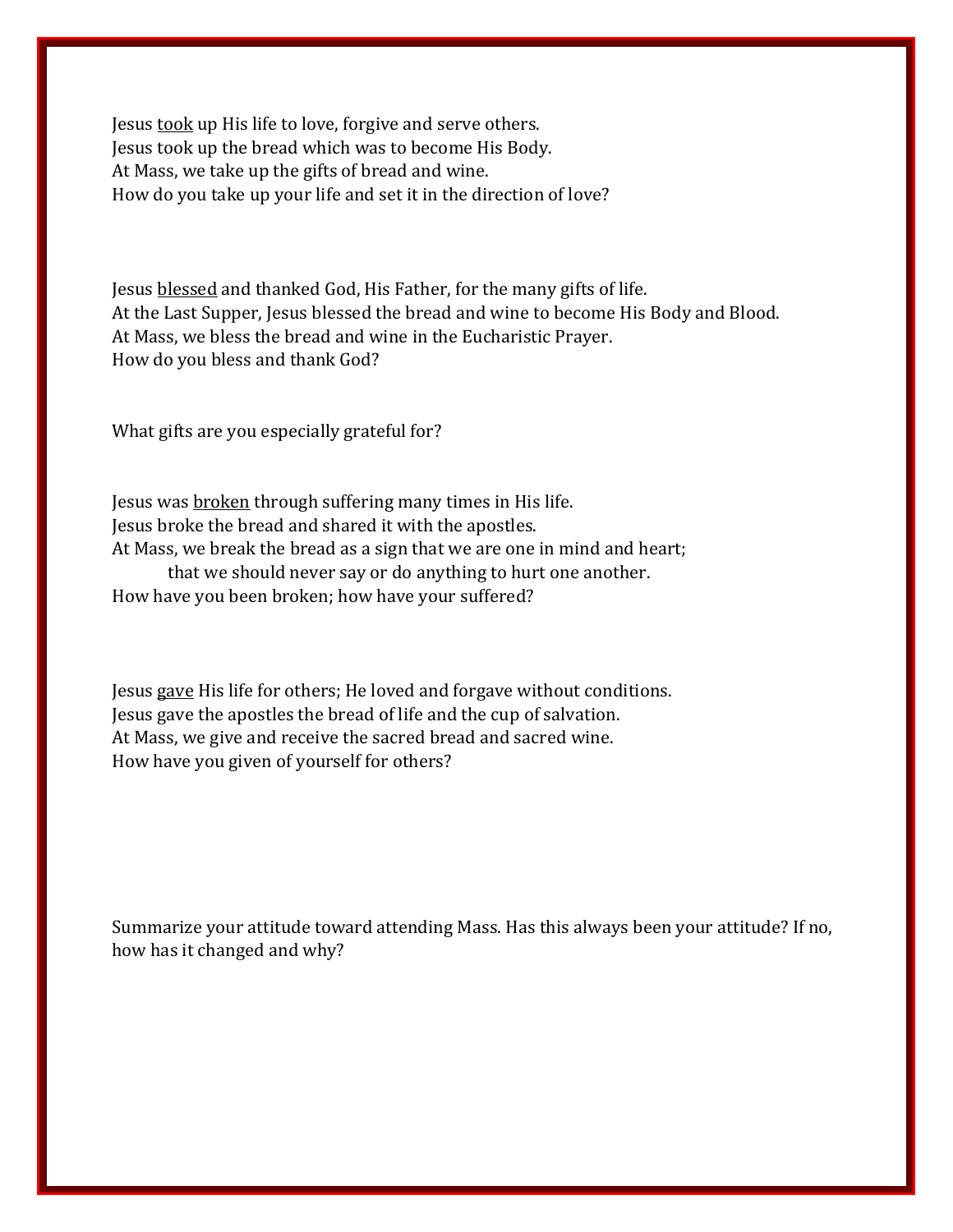## **Journal Notes Due: January 19th, 2022**

## **STEWARDSHIP: SERVICE & SUPPORT**

Saint Paul had difficulty with the Corinthian community in parading their gifts and focusing on themselves.

He emphasized the gifts are given by God for the building of the community.

The focus is not on ourselves, but how we love and serve others.

Jesus tells us that the "yoke is easy and the burden light" if whatever we do is done out of love for others.

It is serving others out of unconditional love that brings peace and joy.

Most of us need to take time to discover our gifts and talents; and it is other people that empower us to share with others.

#### **Exploration of Talents**

Write the gifts and talents that you believe you and your have which could help others and build the parish and community.

Share your responses and affirm one another in the gifts God has given you.

Write your past and present experiences of parish involvement. Note the pains and joys, the ups and downs of getting involved.

Write and share how to support your parish community with a positive attitude.

We ask each candidate to participate in a Faith in Action project. Share your insights and feelings in doing this project and others like it.

Note how sharing your gifts may have gifted you in return.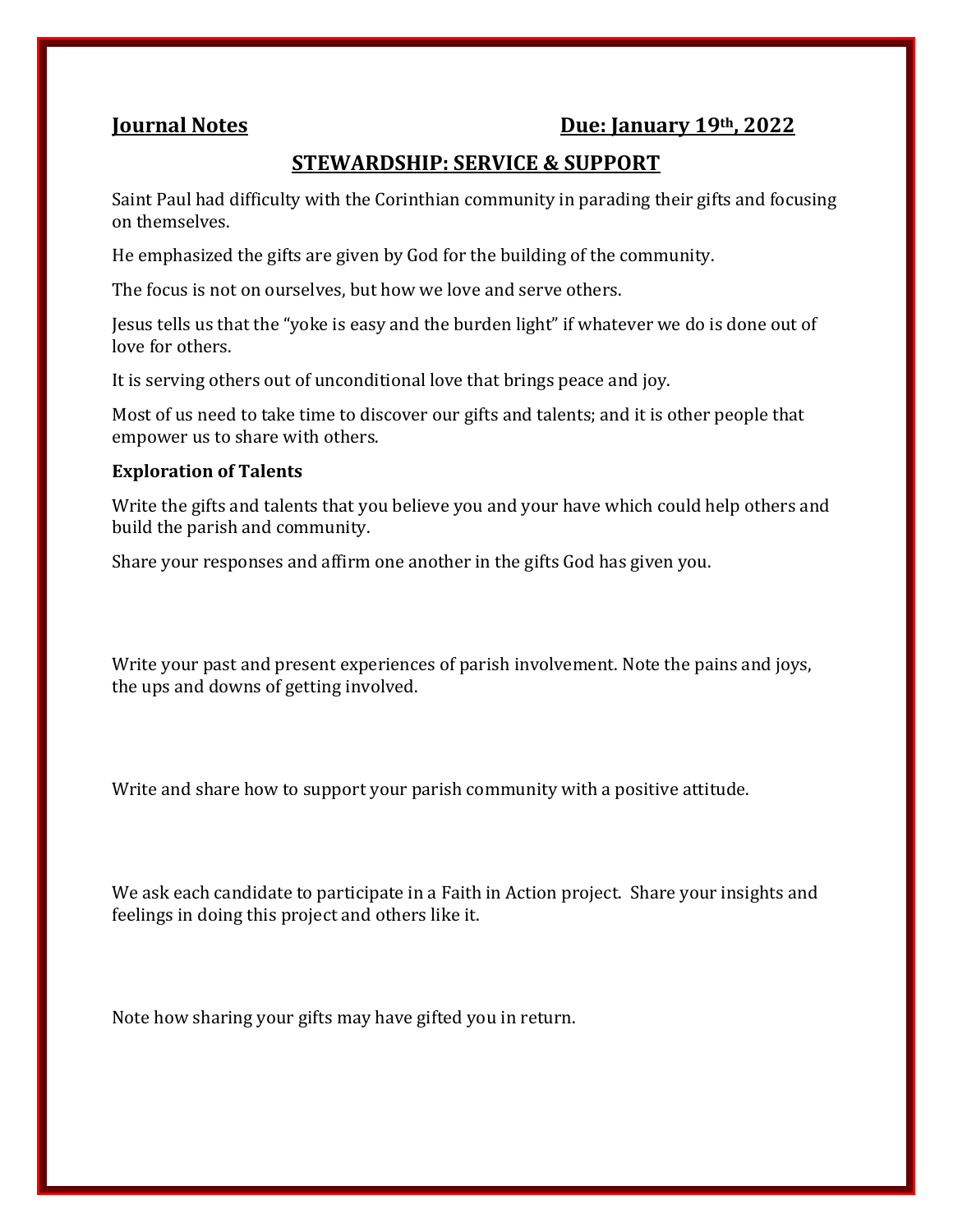#### **What do you ask of the church?**

Part of the belonging to a church is to have our needs and wants met, especially our spiritual needs.

What do you need or want from the church? **Not needed = 1 2 3 4 = Important**

- \_\_\_to help me develop an awareness of God's presence
- \_\_\_to provide spiritual leadership to help me grow closer to God
- \_\_\_to celebrate with me the important events of life
- \_\_\_to provide a sacred space where I can worship God
- \_\_\_to provide energizing worship experiences
- \_\_\_to help me learn to pray and worship better
- \_\_\_to help me experience a sense of community
- \_\_\_to teach me about my faith
- \_\_\_to help me raise my children in the faith
- \_\_\_to help me prepare for the sacraments
- \_\_\_to pray with me when I am sick and dying
- \_\_\_to challenge me to overcome the patterns of sin and live a moral life
- \_\_\_to experience the forgiveness of Jesus
- \_\_\_to console me and help me in times of loss
- \_\_\_to show me the ways to serve the poor, sick, lonely, suffering
- \_\_\_to prepare me to share my gifts and talents
- \_\_\_to include me in the decision-making process of the church

Write a short summary of what you need most from the church.

How can you go about getting these needs and wants met?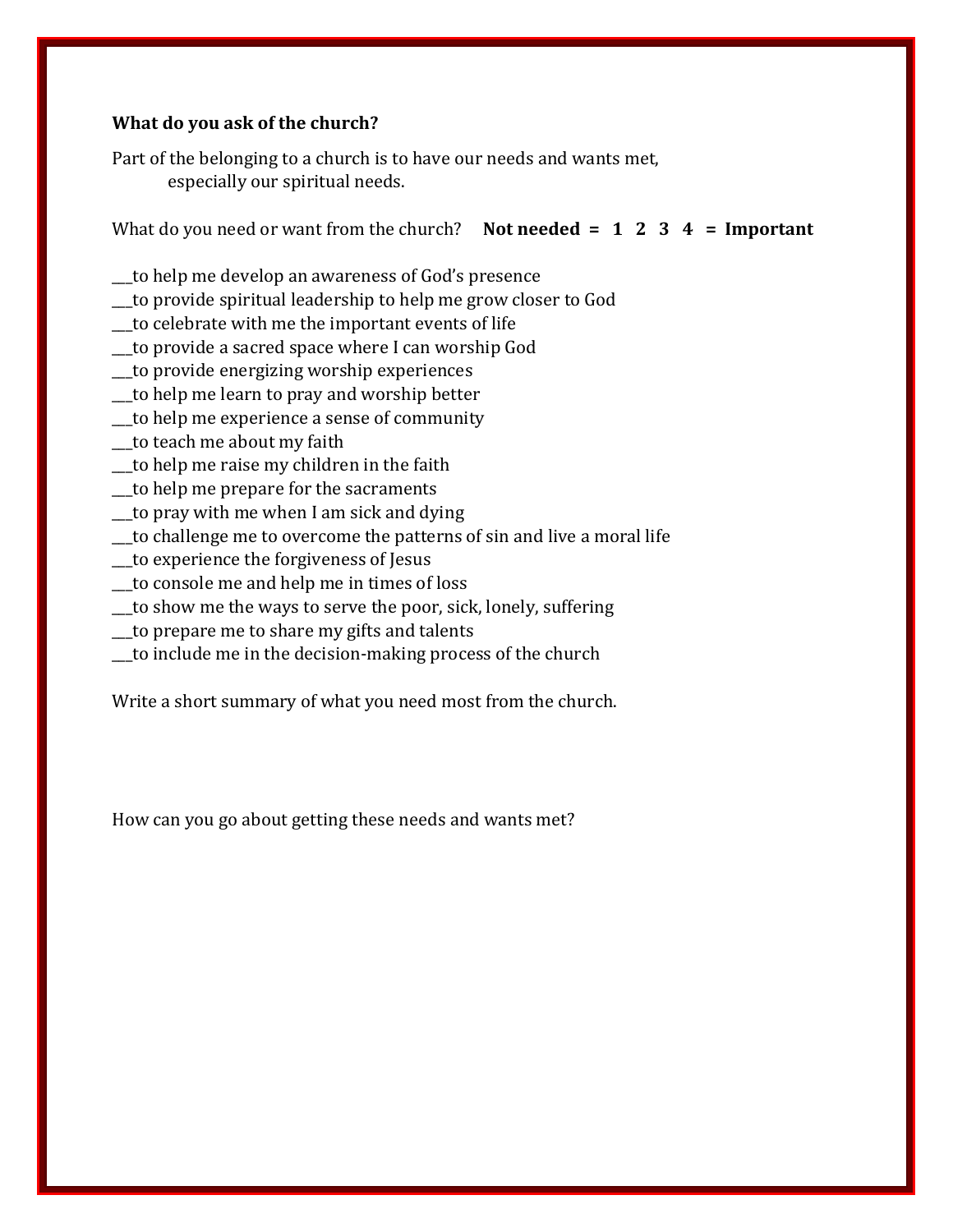## **Breaking Open the Word**

Read one of these scripture passages about service.

| John 14:15-17;25-27   | The Holy Spirit Supports in Service |
|-----------------------|-------------------------------------|
| Acts 2:1-13           | The Gift of the Spirit at Pentecost |
| 1 Corinthians 12:1-11 | Variety and Unity of Gifts          |

What word, phrase, or image stands out for you?

What feeling does it evoke inside: trust, joy, peace, fear, anger, sadness, confusion?

What messages does it have for you about sharing gifts?

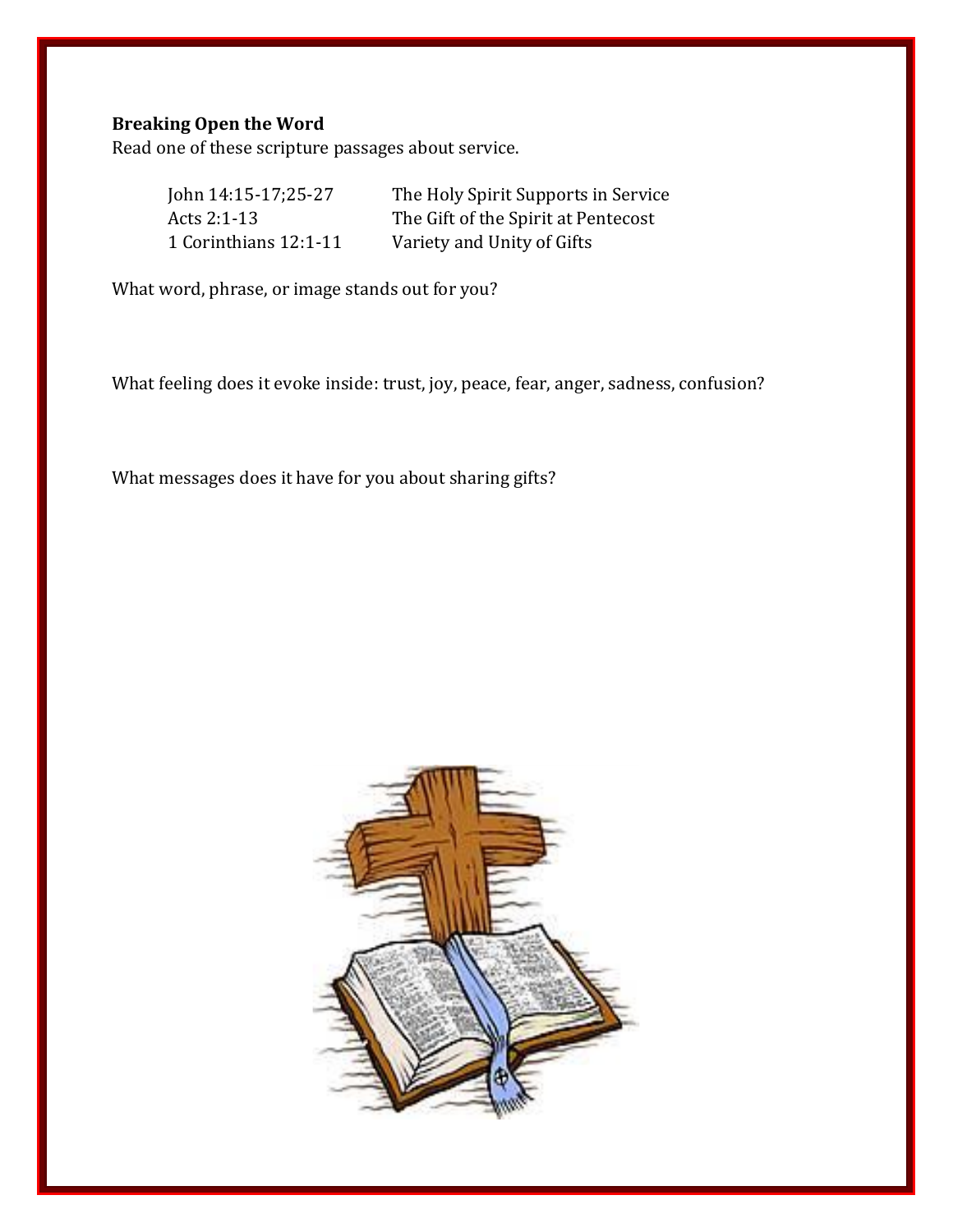## **Reflecting on the Beatitudes and the Spiritual and Corporal Works of Mercy**

The Beatitudes and Spiritual and Corporal Works of Mercy give us a blueprint of Jesus' way of life and a road map for living.

Read through these spiritual treasures;

note connections and applications to your own life and share them with each other.

## **Beatitudes**

| Blessed are the poor in spirit;                             |  |  |
|-------------------------------------------------------------|--|--|
| the reign of God is theirs.                                 |  |  |
| Blessed are the sorrowing;                                  |  |  |
| they shall be comforted.                                    |  |  |
| Blessed are the gentle;                                     |  |  |
| they will receive all that God promised.                    |  |  |
| Blessed are those who hunger and thirst for justice;        |  |  |
| they will be satisfied.                                     |  |  |
| Blessed are the single hearted;                             |  |  |
| they will see God.                                          |  |  |
| Blessed are the peacemakers;                                |  |  |
| they shall be called the children of God. ______            |  |  |
| Blessed are those who are treated unfairly for doing right; |  |  |
| the reign of God is theirs.                                 |  |  |

#### **Corporal Works of Mercy**

#### **Spiritual Works of Mercy**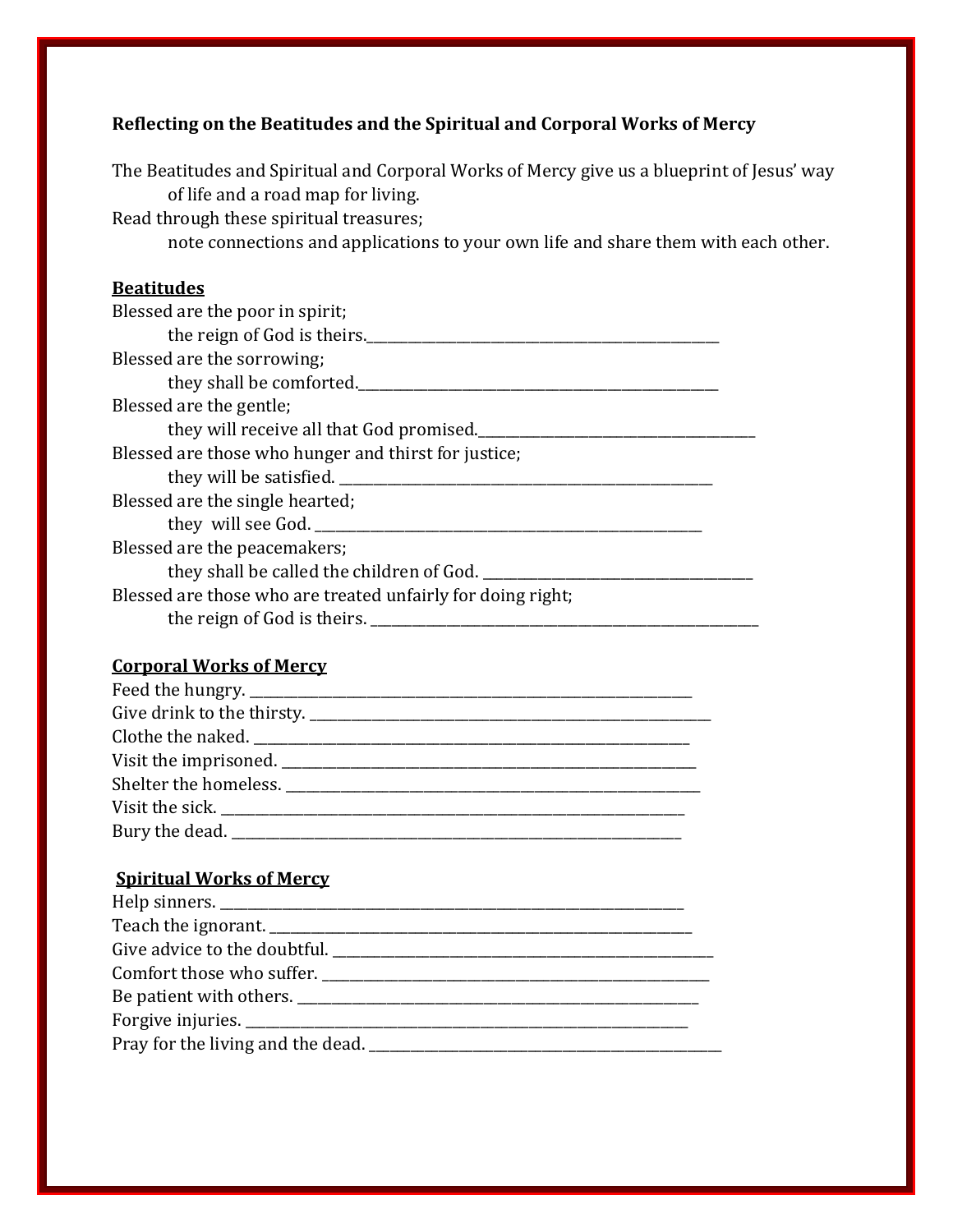

#### *Pray the following prayer together.*

*God our Creator, through your son, Jesus, you freed us from sin through the waters of Baptism, and offered us new life as members of the Catholic community of faith.* 

> *We know that new life is life in the Spirit, a Spirit who is holy, a Spirit who is with us always.*

*As we continue our preparation for Confirmation, we seek greater awareness and openness to the same Spirit.* 

*We pray, God of Wonder and Mystery, that our heart and mind be like tilled soil awaiting new seeds of growth in the Spirit.* 

*Open our mind to the Spirit's gifts of wisdom and understanding, of right judgment and courage, of knowledge and reverence. Kindle in our hearts wonder and awe in your presence.* 

> *We ask all of this in the name of Jesus who walked faithfully in the Spirit and showed us the way of love.*

> > *Amen!*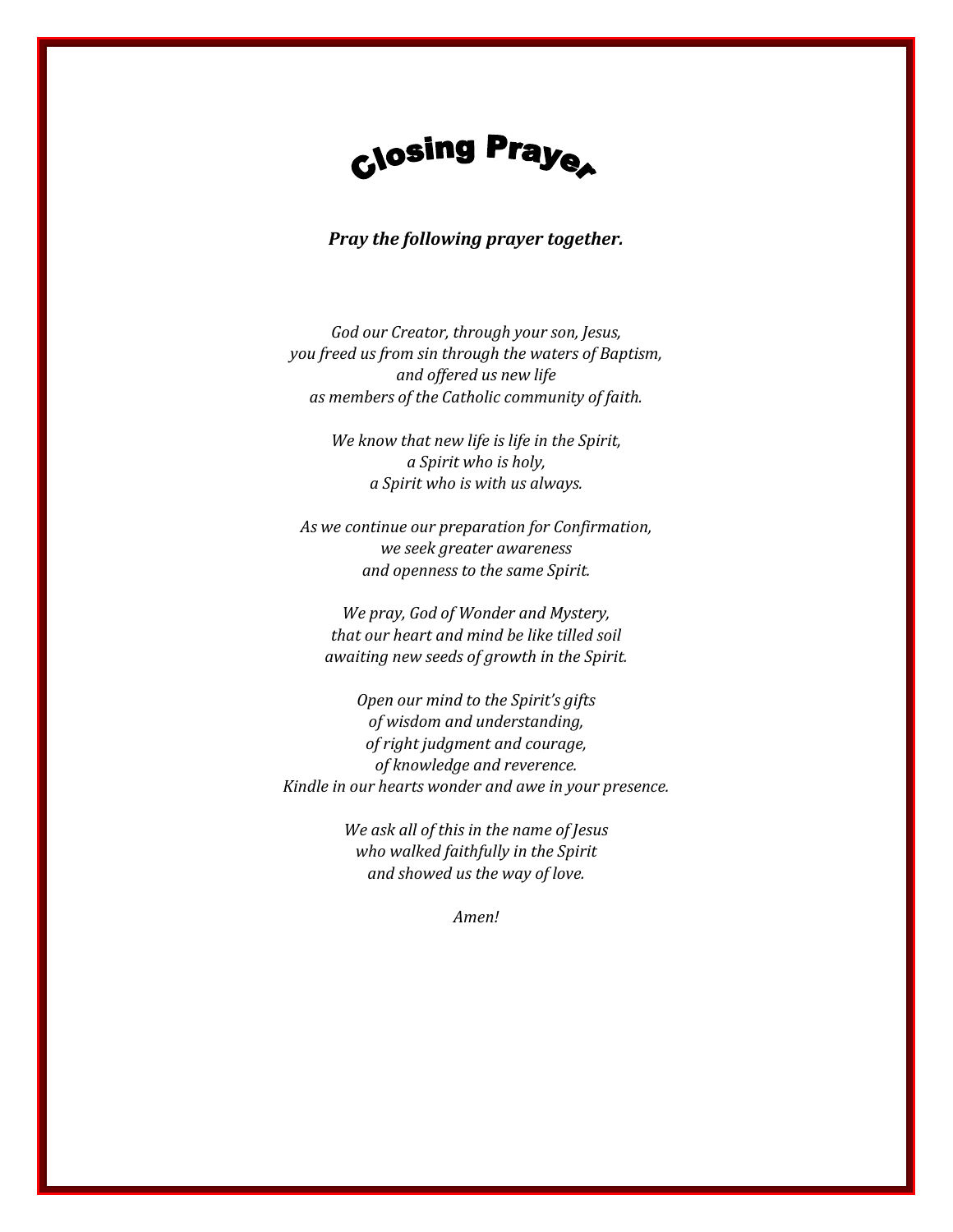## **Iournal Notes Due: February 16<sup>th</sup>, 2022 LIVING CHRISTIAN VALUES**

#### A **value**

is someone or something good or worthy, desirable or useful, creates a force or pull upon us,

leads us in a certain direction,

motivates us to act in a certain way.

A value is chosen from alternatives after considering the consequences.

It must be prized or cherished; it is done with happiness and publicly affirmed.

A value must be acted upon and performed repeatedly.

Value indicators are:

goals which give direction and meaning to life, aspirations—dreams for the future

beliefs and convictions—what we strongly believe in

attitudes—positive and negative

interests—what we enjoy and get excited about

feelings—excitement, joy, fear, anger, frustration, sadness, guilt, confusion activities—what we do reflects our values

worries, problems, obstacles—what we worry about can reflect the values underneath

#### **Reflection on Values**

Reflect on these values and check the ones that are most attractive.

|                                                                             |  | __Self-sufficiency ________Wealth (money) ___Helping others |  | $_F$ reedom                                  |
|-----------------------------------------------------------------------------|--|-------------------------------------------------------------|--|----------------------------------------------|
|                                                                             |  |                                                             |  |                                              |
|                                                                             |  |                                                             |  |                                              |
|                                                                             |  |                                                             |  |                                              |
|                                                                             |  |                                                             |  |                                              |
|                                                                             |  |                                                             |  |                                              |
| __Self-control                                                              |  |                                                             |  | _Prayer __Happiness ____Understanding myself |
| Trust in God                                                                |  |                                                             |  |                                              |
| _Approval of others                                                         |  |                                                             |  | Forgiveness Affirmation Relaxation           |
| __Self-direction ___Travel ___Fine arts ___Reading __________Transportation |  |                                                             |  |                                              |

List three primary values and why they are primary for you.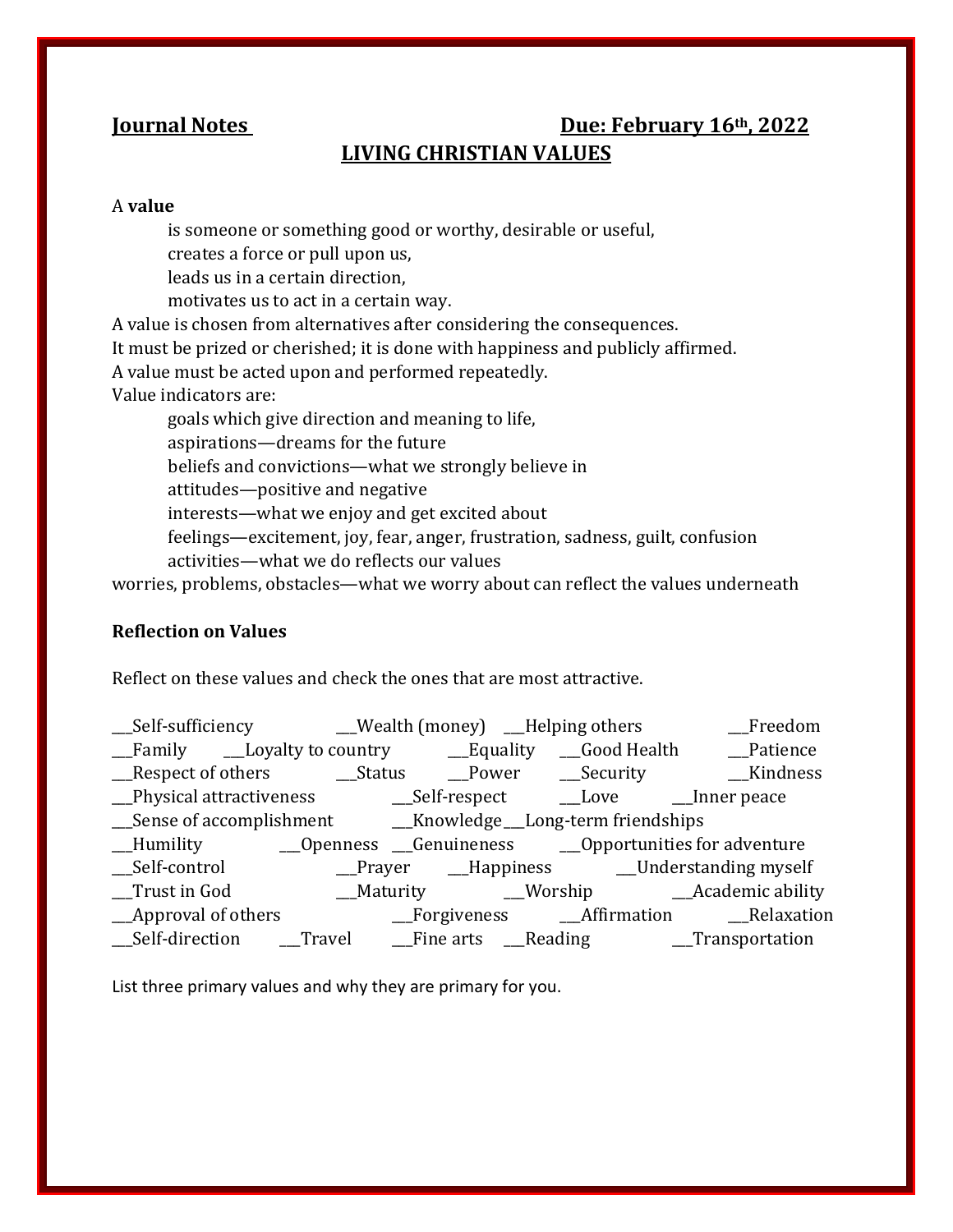List four secondary values and why they are important for you.

Note which values are both cherished (believed in strongly) and operative (lived out). Note the signs that these values are operative in your life. (For example, if God is a value, I take time in my life for prayer and worship.)

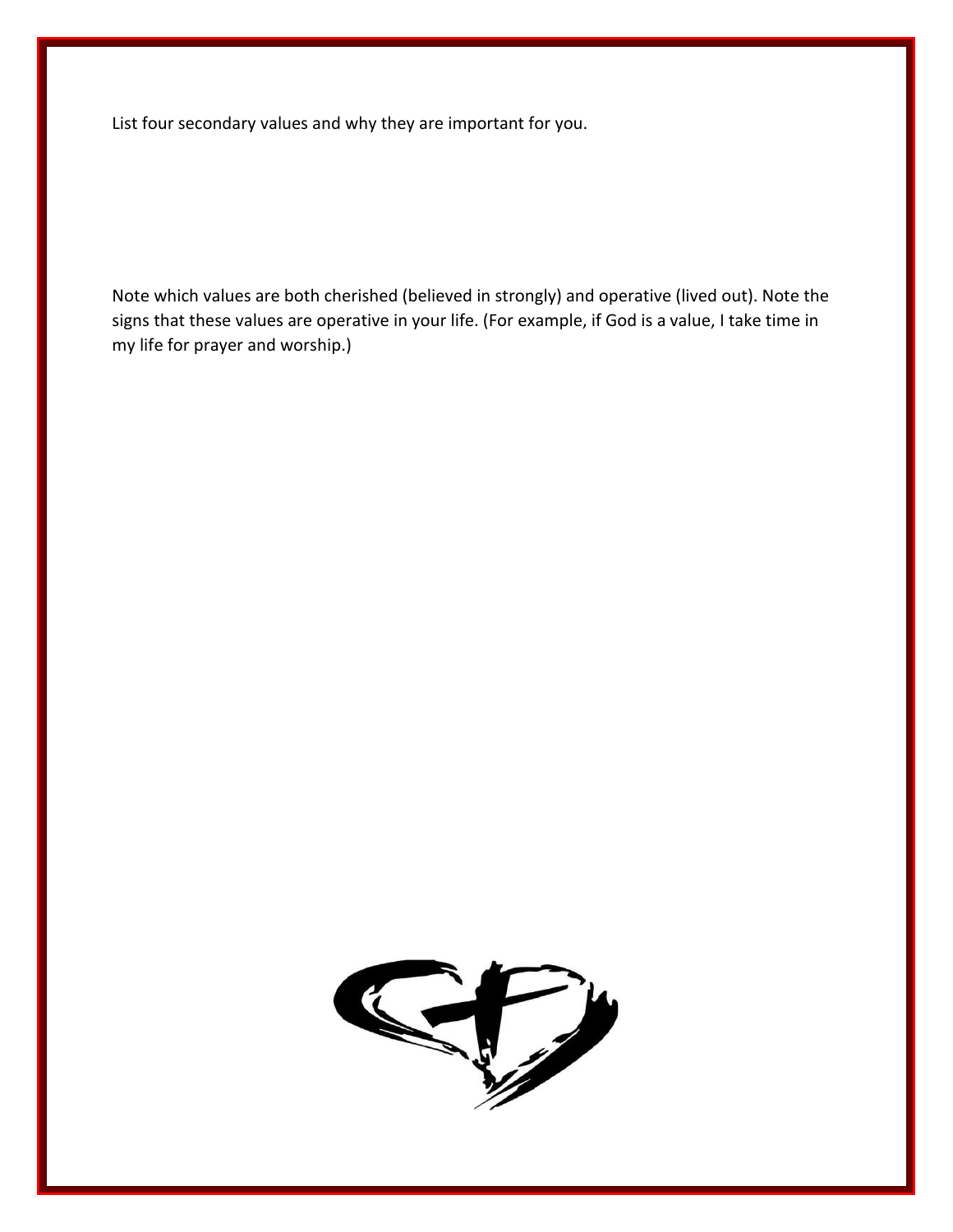#### **Spiritual Growth**

Below are areas for self-discipline. Put a plus sign (+) where you are usually in charge of your life. Put a minus sign (-) where you could use more discipline. Rapport with: \_\_\_self: diet, rest, exercise, freedom from addictions

\_\_\_family

- \_\_\_church leaders and members
- \_\_\_employers and employees at work
- \_\_\_teachers and classmates at school

\_\_\_friends

Write behaviors that create a struggle for you.

Choose the one that you believe would be the best place for you to grow. Share what actions could be taken to improve.

#### **Obstacles to Spiritual Growth**

Check areas that are obstacles for you to living and growing as a Christian.

- \_\_\_Lack of love and appreciation of oneself
- \_\_\_Fear of embarrassment
- \_\_\_Fear of rejection
- \_\_\_Fear of being labeled "pious"
- \_\_\_Negative criticism of self and others
- \_\_\_Lack of unconditional love and forgiveness of others
- \_\_\_Inability to relax and be at ease
- \_\_\_Lack of inner direction
- \_\_\_Laziness, lack of motivation
- \_\_Lack of responsibility
- \_\_\_Not knowing how to progress
- \_\_\_Not thinking about the consequences until it is too late
- \_\_\_Other\_\_\_\_\_\_\_\_\_\_\_\_\_\_\_\_\_\_\_\_\_\_\_\_\_\_\_\_\_\_\_\_\_\_\_\_\_\_\_\_\_\_\_\_\_\_\_\_\_\_\_\_\_\_\_\_\_\_\_\_\_\_\_\_\_\_\_\_\_\_

What is the greatest obstacle to growth and how could you improve?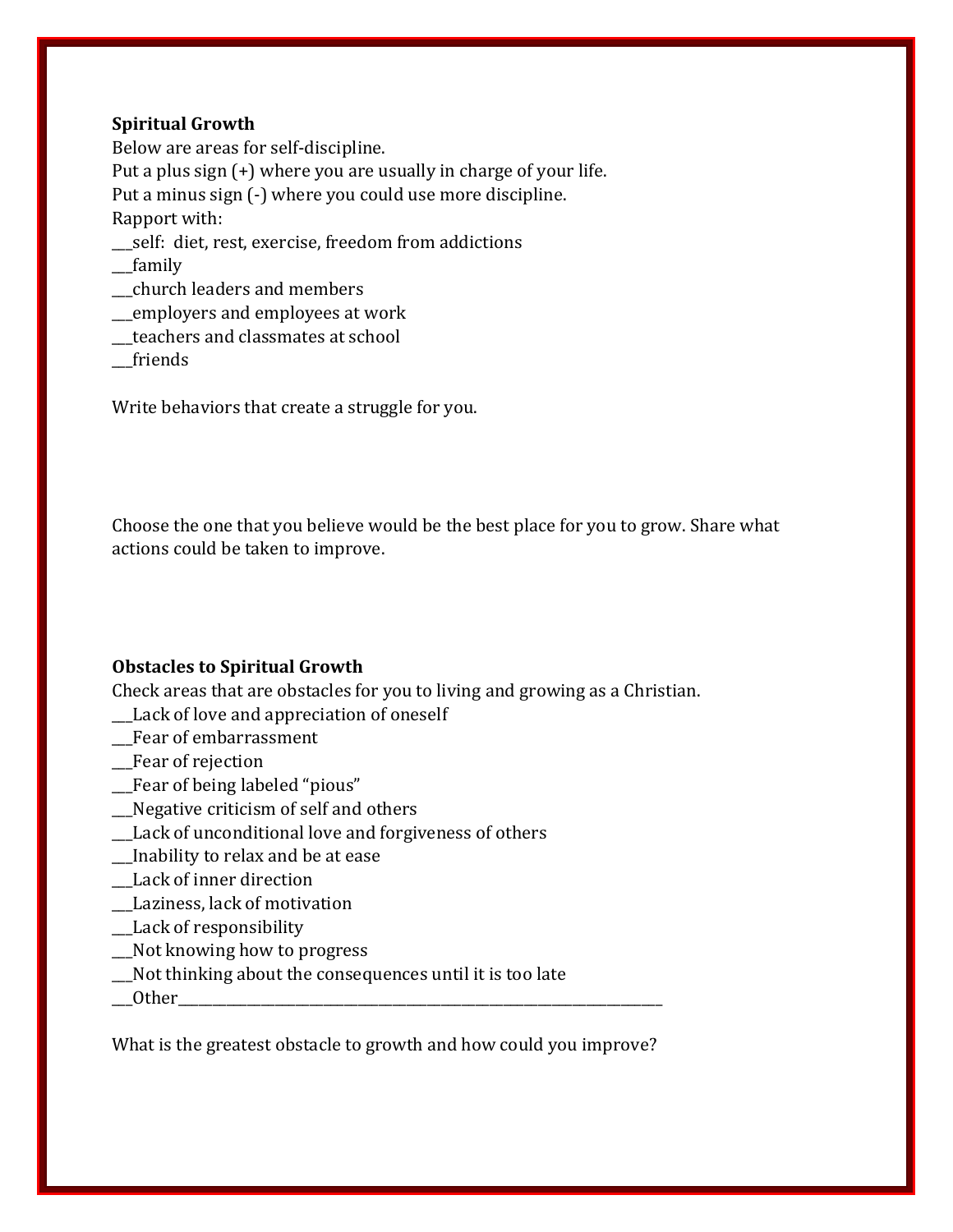## **Breaking Open the Word**

Reflect on one or more of these scripture passages.

| Luke 12:22-24   | Dependence on God                |
|-----------------|----------------------------------|
| Luke 18:18-30   | <b>Riches and Renunciation</b>   |
| Luke 19:11-27   | Ten Gold Coins                   |
| Matthew 5:1-12  | The Beatitudes                   |
| Matthew 5:16-16 | Salt and Light                   |
| Matthew 5:21-23 | <b>Teaching About Anger</b>      |
| Matthew 5:27-29 | <b>Teaching About Adultery</b>   |
| Matthew 5:38-42 | Reconciliation                   |
| Matthew 5:43-48 | Love of Enemies                  |
| Matthew 6:1-4   | <b>Teaching About Almsgiving</b> |
| Matthew 7:1-5   | Not Judging Others               |
| Matthew 7:12    | The Golden Rule                  |

What word, phrase or image stands out for you?

What feeling does it evoke inside: excitement, joy, fear, anger, sadness, guilt, confusion?

What message does this passage have for you?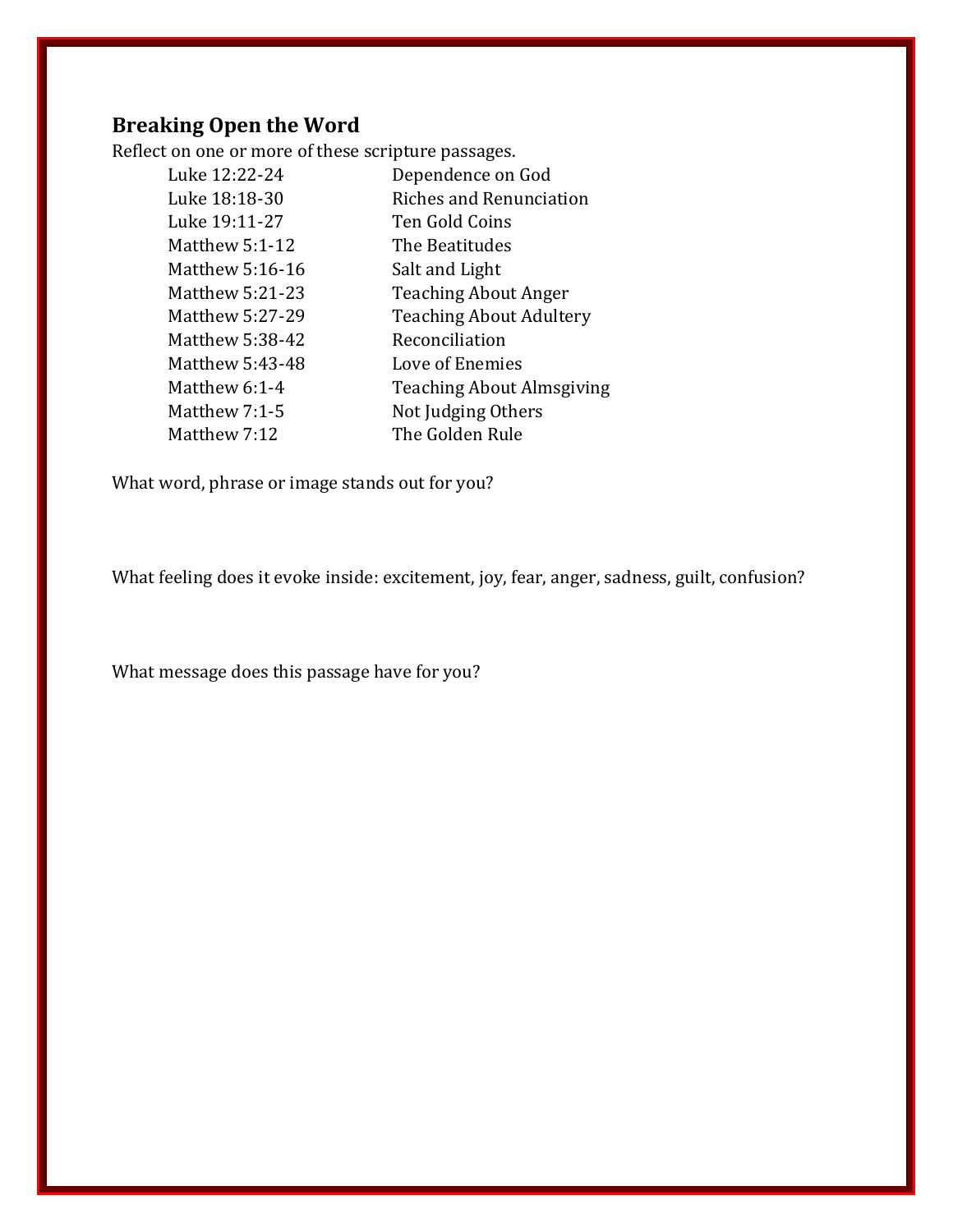### **Closing Prayer The Laying on of Hands Rite of Confirmation (Pray the following prayer together. )**

All powerful God, Father of our Lord Jesus Christ, by water and the Holy Spirit you freed your sons and daughters from sin and gave us new life.

> Send your Holy Spirit upon us to be our helper and guide.

Give us the spirit of wisdom and understanding, the spirit of right judgment and courage, the spirit of knowledge and reverence. Fill us with the spirit of wonder and awe in our presence.

We ask this through Christ our Lord.

Amen!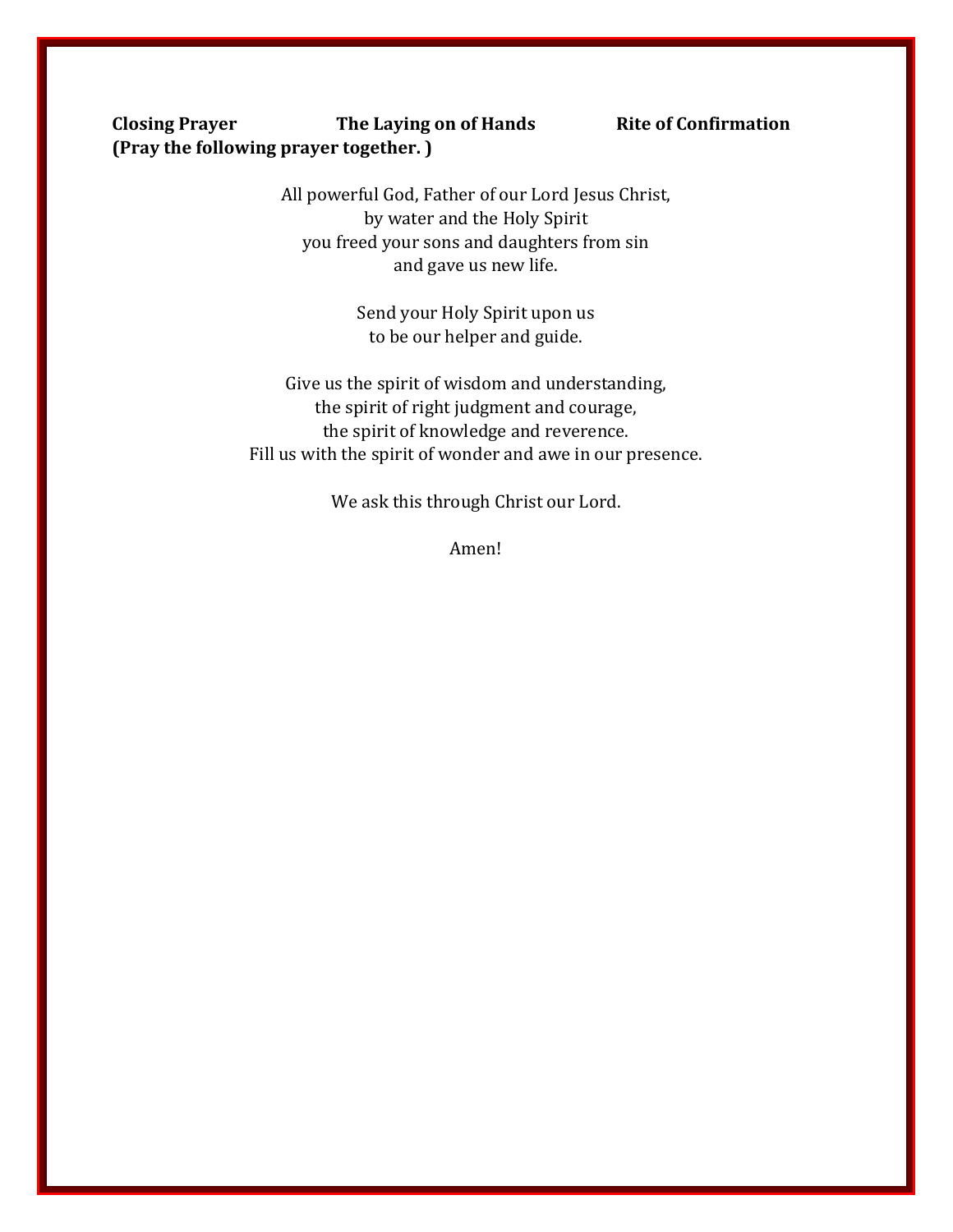## **LIVING CONFIRMATION COMPLETION/EVALUATION/RECOMMENDATION**

## **Confirmation – A Personal Choice**

Confirmation is a public commitment to living the faith in the Catholic Church. It is an affirmation of the choices made by our parents at Baptism.

Some of these choices are listed below.

Each section includes a basic choice and some of the ways you could live that choice. Read each statement and rate to what degree it has become your choice:

#### **Not Important = 1 2 3 4 = Important**

I choose to be an active member of the church by:

- \_\_\_supporting church members and leaders
- \_\_\_serving on a committee
- \_\_\_joining parish organizations
- \_\_\_helping with parish activities
- \_\_\_upholding church laws
- \_\_\_financially supporting the parish and church
- \_\_\_other \_\_\_\_\_\_\_\_\_\_\_\_\_\_\_\_\_\_\_\_\_\_\_\_\_\_\_\_\_\_\_\_\_\_\_\_\_\_\_\_\_\_\_\_\_\_\_\_\_\_\_\_\_\_\_\_\_\_\_\_\_\_\_\_\_\_\_\_\_\_

I choose to participate fully in parish worship each weekend by:

\_\_\_praying, singing, listening as a member of the assembly

- \_\_\_helping to plan liturgies
- \_\_\_being a liturgical minister
- \_\_\_other\_\_\_\_\_\_\_\_\_\_\_\_\_\_\_\_\_\_\_\_\_\_\_\_\_\_\_\_\_\_\_\_\_\_\_\_\_\_\_\_\_\_\_\_\_\_\_\_\_\_\_\_\_\_\_\_\_\_\_\_\_\_\_\_\_\_\_\_\_\_

I choose to continue to deepen my personal relationship with God by:

\_\_\_developing an awareness of God's presence each day

- \_\_\_praying daily
- \_\_\_reading and reflecting on scripture
- \_\_\_receiving the Sacrament of Reconciliation
- $\blacksquare$  other

I choose to give service to those who need me by:

\_\_\_helping the elderly, sick, homebound, and those in need

- \_\_\_giving food and clothing to those in need
- \_\_\_being a friend and support to lonely people
- \_\_\_teaching religion, being a catechist helper or volunteer
- \_\_\_helping younger children

\_\_\_other\_\_\_\_\_\_\_\_\_\_\_\_\_\_\_\_\_\_\_\_\_\_\_\_\_\_\_\_\_\_\_\_\_\_\_\_\_\_\_\_\_\_\_\_\_\_\_\_\_\_\_\_\_\_\_\_\_\_\_\_\_\_\_\_\_\_\_\_\_\_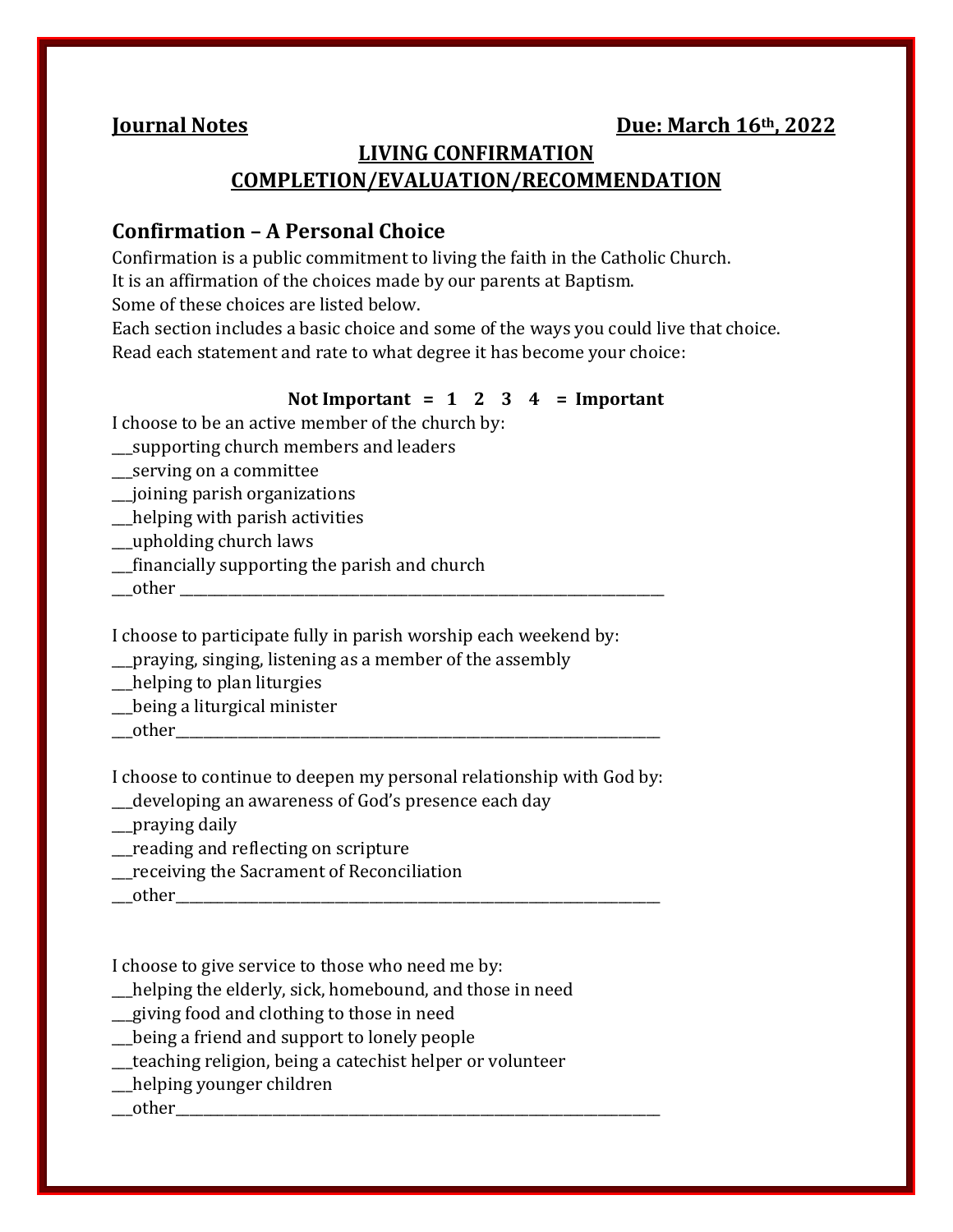I choose to continue to study my Catholic religion by:

- \_\_\_joining a discussion group
- \_\_\_seeking advice when needed
- \_\_\_using Christian books, magazines, tapes, and videos
- \_\_\_listening attentively to homilies, talks, and presentations
- $\rule{1em}{0.15mm} \begin{array}{|l} \hline \text{other} \end{array}$

I chooose to live a moral life and Gospel values by:

- \_\_\_making God important in my life
- \_\_\_respecting God's name, day, buildings, etc.
- \_\_\_obeying authority, upholding the law
- \_\_\_respecting all forms of life, including my own
- \_\_\_being honest, truthful, upright
- \_\_\_respecting property
- $\rule{1em}{0.15mm} \text{other}$

I choose to witness my faith publicly at all times by:

- \_\_\_being proud that I am a Catholic
- \_\_\_modeling a Christian life
- \_\_\_defending my faith if it is undermined and ridiculed
- \_\_\_living according to Jesus' teachings and values
- \_\_\_acting reverently
- \_\_\_using God's name reverently
- $\text{\_other\_}$

I choose to be open to the action of the Holy Spirit by:

- \_\_\_praying for the Spirit's guidance and strength
- \_\_\_developing the gifts of the Spirit
- \_\_\_remembering that I am the temple of the Holy Spirit; that the Spirit lives within me
- $\_\text{other}$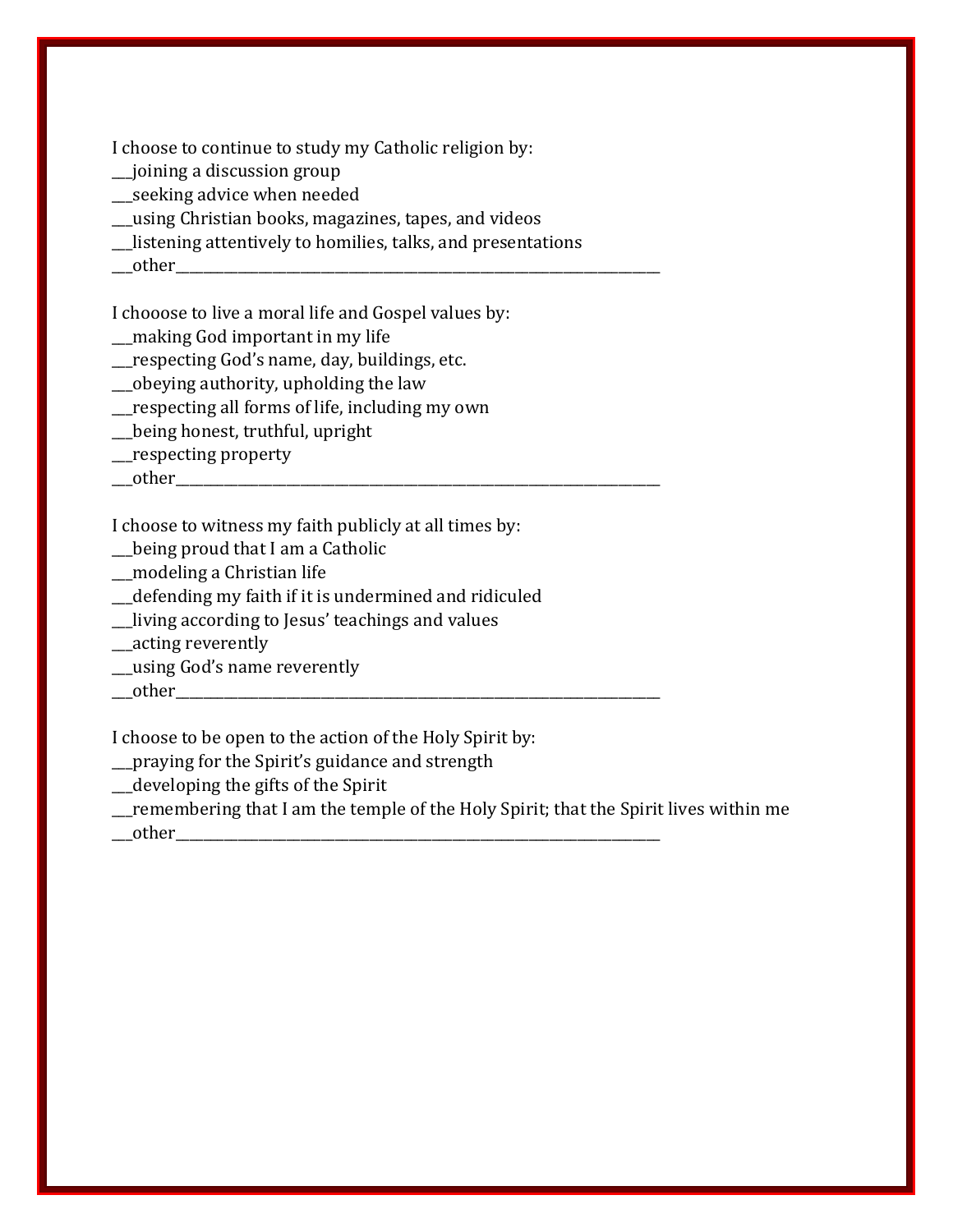## **Assessment of Maturity**

Listed are qualities that a mature person possesses to some degree.

These are also the qualities within the person who is growing spiritually.

No one possesses all of these qualities, fully, but they represent a standard by which we can evaluate how we are growing as a person.

Read and reflect on each quality and rate the degree to which the quality is operative in your life. **Not Important = 1 2 3 4 = Important**

Discuss areas of strength and areas for growth.

- \_\_\_capacity to accept failure
- \_\_\_balance between thoughts and feelings so that neither controls us totally
- \_\_\_respect for the past, present and future
- \_\_\_ability to recognize the uniqueness of all people
- \_\_\_a sense of humor
- \_\_\_compassion the ability to identify with others' feelings
- \_\_\_love for children
- \_\_\_appreciation for beauty
- \_\_\_ability to meet others without suspicion
- \_\_\_abiltiy to recognize the splendor of the commonplace acceptance of some routine
- \_\_\_enthusiasm and excitement
- \_\_\_ability to draw the best out of people
- \_\_\_openness to mystery realizing I don't know it all
- \_\_\_acceptance of the need for authority
- \_\_\_perserverance
- \_\_\_ability to forgive others
- \_\_\_belief that people are basically good at heart
- \_\_\_capacity for worship ability to see the sacred part of life
- \_\_\_capacity for solitude and silence
- \_\_\_ability to adapt to change
- \_\_\_commitment to physical well-being

Summarize your strengths.



Summarize your areas for growth.